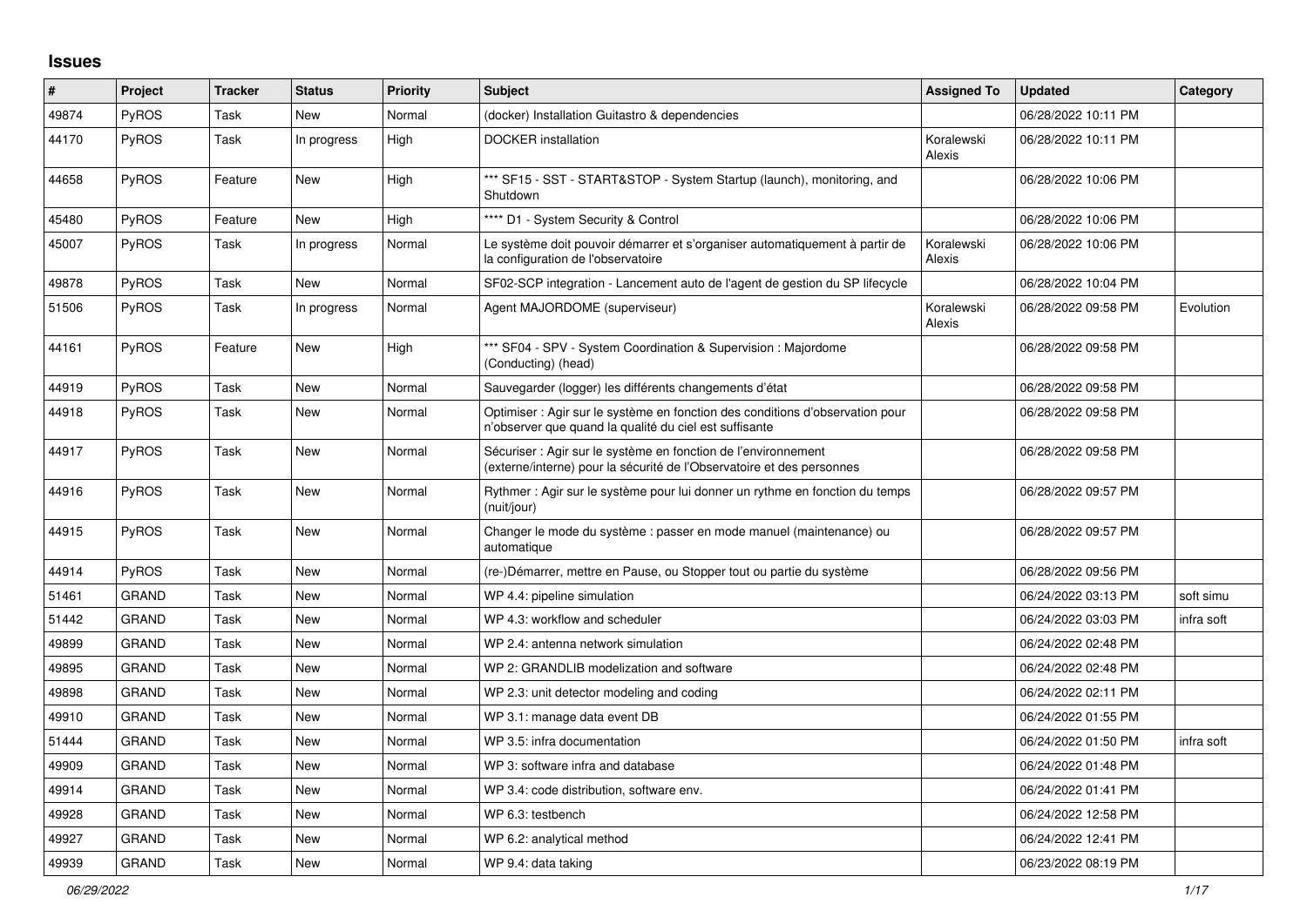| $\pmb{\#}$ | Project      | <b>Tracker</b> | <b>Status</b> | <b>Priority</b> | Subject                                                                  | <b>Assigned To</b>   | <b>Updated</b>      | Category |
|------------|--------------|----------------|---------------|-----------------|--------------------------------------------------------------------------|----------------------|---------------------|----------|
| 49152      | PyROS        | Task           | New           | Normal          | RUN/EXEC - Start & Stop software (et Agents)                             |                      | 05/24/2022 02:55 PM |          |
| 49149      | PyROS        | Task           | <b>New</b>    | High            | SCRIPT RUN (PYROS/pyros.py) (uniquement pour la partie execution)        |                      | 05/24/2022 02:55 PM |          |
| 44159      | PyROS        | Feature        | New           | Normal          | *** SF03 - ENV - Environment Monitoring (int/ext, observatory & weather) |                      | 05/05/2022 09:54 AM |          |
| 44907      | PyROS        | Task           | New           | Normal          | Show Weather & Observatory monitored data (in a convenient way)          |                      | 05/05/2022 09:53 AM |          |
| 49929      | <b>GRAND</b> | Task           | <b>New</b>    | Normal          | WP 6.4: frontend implementation                                          |                      | 04/14/2022 02:24 PM |          |
| 44154      | PyROS        | Feature        | In progress   | Normal          | *** SF02 - SCP - Scientific Programs Management                          |                      | 03/29/2022 09:17 AM |          |
| 45481      | PyROS        | Feature        | New           | Normal          | **** D2 - Users & Programs                                               |                      | 03/29/2022 09:17 AM |          |
| 44890      | <b>PyROS</b> | Task           | New           | Normal          | SP CRUD                                                                  |                      | 03/29/2022 09:17 AM |          |
| 49994      | PyROS        | Task           | In progress   | Normal          | SP export (list & 1)                                                     | Koralewski<br>Alexis | 03/29/2022 09:17 AM |          |
| 44892      | PyROS        | Task           | New           | Normal          | SPs view (list & 1)                                                      |                      | 03/29/2022 09:17 AM |          |
| 44835      | PyROS        | Task           | New           | Normal          | (F01) CRUD (utilisateur)                                                 |                      | 03/29/2022 09:14 AM |          |
| 44150      | PyROS        | Feature        | In progress   | Normal          | *** SF01 - USR - Users, Roles, and Authorizations Management             |                      | 03/29/2022 09:14 AM |          |
| 45550      | PyROS        | Task           | New           | Normal          | Users View & Export                                                      | Koralewski<br>Alexis | 03/29/2022 09:14 AM |          |
| 49945      | <b>GRAND</b> | Task           | New           | Normal          | WP 11: improvement dating of events                                      | voisin vincent       | 03/22/2022 02:31 PM |          |
| 49936      | <b>GRAND</b> | Task           | New           | Normal          | WP 9.1: detector design adaptation                                       |                      | 03/21/2022 03:18 PM |          |
| 49926      | <b>GRAND</b> | Task           | <b>New</b>    | Normal          | WP 6.1: neuronal network method                                          |                      | 03/21/2022 01:40 PM |          |
| 49930      | <b>GRAND</b> | Task           | New           | Normal          | WP 7: second level trigger (SLT)                                         |                      | 03/21/2022 10:28 AM |          |
| 49925      | <b>GRAND</b> | Task           | New           | Normal          | WP 6: first level trigger (FLT)                                          |                      | 03/21/2022 10:28 AM |          |
| 49934      | <b>GRAND</b> | Task           | New           | Normal          | WP 8.3: trigger evaluation                                               |                      | 03/21/2022 10:28 AM |          |
| 49931      | <b>GRAND</b> | Task           | New           | Normal          | WP 8: data reconstruction study                                          |                      | 03/21/2022 10:28 AM |          |
| 49908      | <b>GRAND</b> | Task           | <b>New</b>    | Normal          | WP 1.3 : LPNHE WP coordination                                           | Martineau<br>Olivier | 03/20/2022 05:35 PM |          |
| 49911      | <b>GRAND</b> | Task           | New           | Normal          | WP 3.2: calibration monotoring DB                                        |                      | 03/18/2022 05:13 PM |          |
| 49901      | <b>GRAND</b> | Task           | New           | Normal          | WP 2.6: common tools                                                     |                      | 03/18/2022 05:13 PM |          |
| 49924      | <b>GRAND</b> | Task           | New           | Normal          | WP 5.2: noise event selection                                            |                      | 03/18/2022 05:13 PM |          |
| 49922      | <b>GRAND</b> | Task           | New           | Normal          | WP 5.4: reconstruction                                                   |                      | 03/18/2022 05:13 PM |          |
| 49923      | <b>GRAND</b> | Task           | New           | Normal          | WP 5.5: EAS selection                                                    |                      | 03/18/2022 05:13 PM |          |
| 49918      | <b>GRAND</b> | Task           | New           | Normal          | WP 5: GP 13/100 experimental DB analysis                                 |                      | 03/18/2022 05:13 PM |          |
| 49905      | <b>GRAND</b> | Task           | New           | Normal          | WP 1: GRAND management                                                   |                      | 03/18/2022 05:13 PM |          |
| 49919      | <b>GRAND</b> | Task           | New           | Normal          | WP 5.1: data taking                                                      |                      | 03/18/2022 05:13 PM |          |
| 49921      | <b>GRAND</b> | Task           | New           | Normal          | WP 5.3: calibration                                                      |                      | 03/18/2022 05:13 PM |          |
| 49906      | GRAND        | Task           | New           | Normal          | WP 1.1: finance                                                          |                      | 03/18/2022 05:13 PM |          |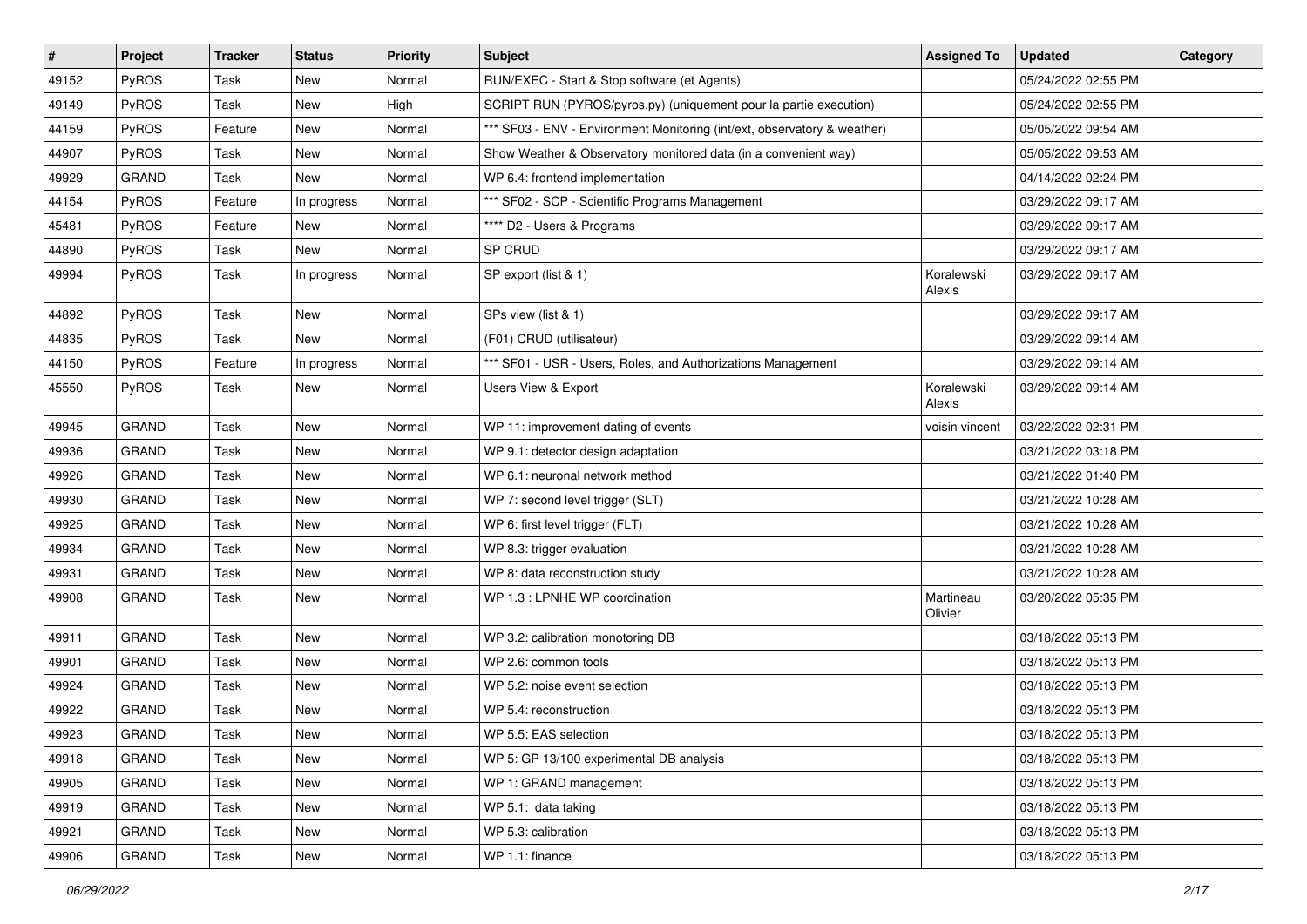| #     | Project      | <b>Tracker</b> | <b>Status</b> | <b>Priority</b> | <b>Subject</b>                                                                                                                   | <b>Assigned To</b>  | <b>Updated</b>      | Category |
|-------|--------------|----------------|---------------|-----------------|----------------------------------------------------------------------------------------------------------------------------------|---------------------|---------------------|----------|
| 49903 | <b>GRAND</b> | Task           | New           | Normal          | WP 2.8: detector calibration                                                                                                     |                     | 03/18/2022 05:13 PM |          |
| 49904 | <b>GRAND</b> | Task           | <b>New</b>    | Normal          | WP 2.9: detector monotoring                                                                                                      |                     | 03/18/2022 05:13 PM |          |
| 49896 | <b>GRAND</b> | Task           | New           | Normal          | WP 2.1: software architecture and optimization                                                                                   |                     | 03/18/2022 05:13 PM |          |
| 49902 | <b>GRAND</b> | Task           | New           | Normal          | WP 2.7: code quality and documentation                                                                                           | Colley<br>Jean-Marc | 03/18/2022 05:13 PM |          |
| 49942 | <b>GRAND</b> | Task           | New           | Normal          | WP 10.1: deployment                                                                                                              |                     | 03/18/2022 04:45 PM |          |
| 49943 | <b>GRAND</b> | Task           | <b>New</b>    | Normal          | WP 10.2: data taking                                                                                                             |                     | 03/18/2022 04:45 PM |          |
| 49944 | <b>GRAND</b> | Task           | New           | Normal          | WP 10.3: data analysis                                                                                                           |                     | 03/18/2022 04:45 PM |          |
| 49941 | <b>GRAND</b> | Task           | New           | Normal          | WP 10: GP 300 setup                                                                                                              |                     | 03/18/2022 04:45 PM |          |
| 49932 | <b>GRAND</b> | Task           | <b>New</b>    | Normal          | WP 8.1: SLT info definition                                                                                                      |                     | 03/18/2022 04:39 PM |          |
| 49933 | <b>GRAND</b> | Task           | New           | Normal          | WP 8.2: final reconstruction                                                                                                     |                     | 03/18/2022 04:39 PM |          |
| 49940 | <b>GRAND</b> | Task           | <b>New</b>    | Normal          | WP 9.5: data analysis                                                                                                            |                     | 03/18/2022 03:35 PM |          |
| 49937 | <b>GRAND</b> | Task           | New           | Normal          | WP 9.2: production detector adaptation                                                                                           |                     | 03/18/2022 03:32 PM |          |
| 49938 | <b>GRAND</b> | Task           | New           | Normal          | WP 9.3: deployment commissioning                                                                                                 |                     | 03/18/2022 03:27 PM |          |
| 49917 | <b>GRAND</b> | Task           | <b>New</b>    | Normal          | WP 4.2: validation                                                                                                               |                     | 03/18/2022 03:08 PM |          |
| 49916 | <b>GRAND</b> | Task           | New           | Normal          | WP 4.1: production, storing & management                                                                                         |                     | 03/18/2022 03:06 PM |          |
| 49912 | <b>GRAND</b> | Task           | <b>New</b>    | Normal          | WP 3.3: manage software infra : CI, quality, DB engine                                                                           |                     | 03/18/2022 03:03 PM |          |
| 49900 | <b>GRAND</b> | Task           | New           | Normal          | WP 2.5: reconstruction method                                                                                                    |                     | 03/18/2022 02:57 PM |          |
| 49897 | <b>GRAND</b> | Task           | New           | Normal          | WP 2.2: input output format fie                                                                                                  |                     | 03/18/2022 12:22 AM |          |
| 49935 | <b>GRAND</b> | Task           | <b>New</b>    | Normal          | WP 9: Nançay setup                                                                                                               |                     | 03/18/2022 12:20 AM |          |
| 49915 | <b>GRAND</b> | Task           | New           | Normal          | WP 4: Creating GRAND simulation                                                                                                  |                     | 03/18/2022 12:20 AM |          |
| 44721 | <b>PyROS</b> | Feature        | New           | Normal          | *** GF4 - QUAL - Quality & Tests - High level tests (integration & functional),<br>plan tests, validation des exigences (qualif) |                     | 03/16/2022 04:55 PM |          |
| 45485 | PyROS        | Feature        | New           | High            | **** D0 - GENERAL, ADMINISTRATIVE & TECHNICAL                                                                                    |                     | 03/16/2022 04:53 PM |          |
| 49890 | PyROS        | Task           | <b>New</b>    | Normal          | Global Start & Stop (safe)                                                                                                       |                     | 03/16/2022 04:52 PM |          |
| 44659 | PyROS        | Feature        | New           | Normal          | *** GF3 - INFRA - Hardware, Operating System, Network, Security & Safety                                                         |                     | 03/16/2022 04:51 PM |          |
| 49889 | PyROS        | Task           | New           | Normal          | Backup                                                                                                                           |                     | 03/16/2022 04:49 PM |          |
| 49888 | PyROS        | Task           | <b>New</b>    | Normal          | Firewall                                                                                                                         |                     | 03/16/2022 04:48 PM |          |
| 49887 | <b>PyROS</b> | Task           | New           | Normal          | Hardware                                                                                                                         |                     | 03/16/2022 04:47 PM |          |
| 49886 | PyROS        | Task           | New           | Normal          | System watch (Nagios, )                                                                                                          |                     | 03/16/2022 04:47 PM |          |
| 49885 | PyROS        | Task           | New           | Normal          | Network                                                                                                                          |                     | 03/16/2022 04:46 PM |          |
| 48279 | PyROS        | Task           | New           | Normal          | General LOGGING (fichiers texte, écran en mode debug)                                                                            |                     | 03/16/2022 04:45 PM |          |
| 45153 | PyROS        | Story          | New           | Normal          | REQ-051 Sécurité des systèmes informatique (SSI)                                                                                 |                     | 03/16/2022 04:44 PM |          |
| 45126 | PyROS        | Story          | New           | Normal          | REQ-048 sauvegarde des données brutes                                                                                            |                     | 03/16/2022 04:43 PM |          |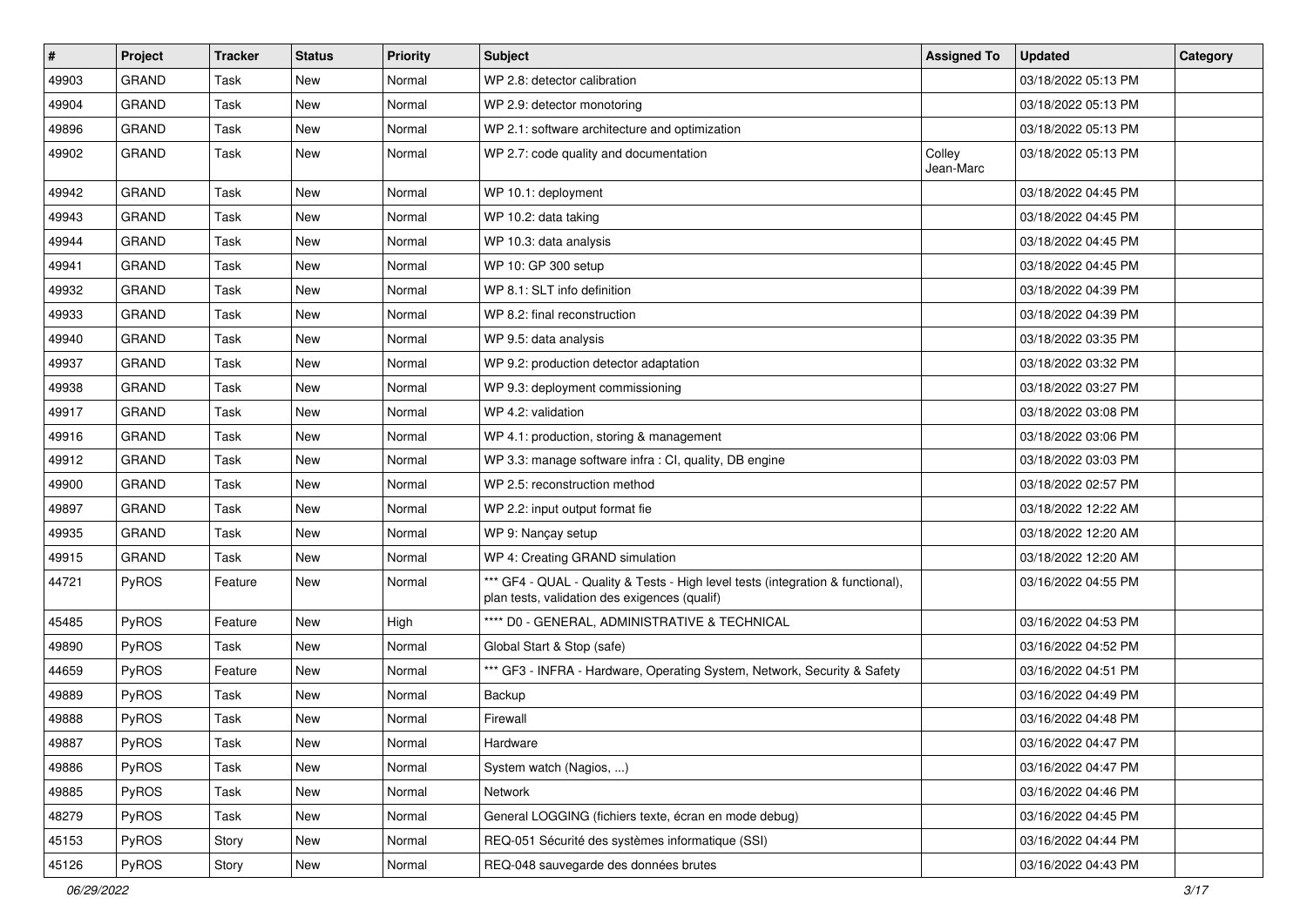| $\vert$ # | Project      | <b>Tracker</b> | <b>Status</b> | <b>Priority</b> | <b>Subject</b>                                                                                                     | <b>Assigned To</b>   | <b>Updated</b>      | Category |
|-----------|--------------|----------------|---------------|-----------------|--------------------------------------------------------------------------------------------------------------------|----------------------|---------------------|----------|
| 45154     | PyROS        | Story          | New           | Normal          | REQ-070 SSI_010 Spécifications techniques SSI                                                                      |                      | 03/16/2022 04:42 PM |          |
| 45135     | PyROS        | Story          | <b>New</b>    | Normal          | REQ-050 SURETE_260 Système informatique (SSI)                                                                      |                      | 03/16/2022 04:42 PM |          |
| 45130     | PyROS        | Story          | New           | Normal          | REQ-047 SURETE_240 Sauvegarde des données brutes                                                                   |                      | 03/16/2022 04:42 PM |          |
| 45128     | PyROS        | Story          | New           | Normal          | REQ-045 SECURITE_200 Système d'alerte                                                                              |                      | 03/16/2022 04:42 PM |          |
| 45129     | <b>PyROS</b> | Story          | New           | Normal          | REQ-046 SURETE_210 Arrêt du système en cas de condition<br>météorologiques défavorables                            |                      | 03/16/2022 04:42 PM |          |
| 45103     | PyROS        | Story          | New           | Normal          | REQ-033 SURETE_050 Prise en compte de la météo                                                                     |                      | 03/16/2022 04:42 PM |          |
| 45101     | PyROS        | Story          | New           | Normal          | REQ-034 SURETE_080 Coupure électrique                                                                              |                      | 03/16/2022 04:42 PM |          |
| 45184     | PyROS        | Story          | New           | Normal          | REQ-111 Mise en sécurité automatique en cas de cyclone                                                             |                      | 03/16/2022 04:38 PM |          |
| 44811     | PyROS        | Story          | New           | Normal          | *** REQ-100 FROM CCTP TAROT-NC & MEETINGS                                                                          |                      | 03/16/2022 04:38 PM |          |
| 44814     | <b>PyROS</b> | Story          | New           | Normal          | REQ-101 Logs                                                                                                       |                      | 03/16/2022 04:38 PM |          |
| 45175     | PyROS        | Story          | New           | Normal          | REQ-102 Surveillance et sécurisation de la BD                                                                      |                      | 03/16/2022 04:38 PM |          |
| 45183     | PyROS        | Story          | New           | Normal          | REQ-110 Arrêt et redémarrage automatique en cas de coupure électrique                                              |                      | 03/16/2022 04:38 PM |          |
| 45131     | PyROS        | Story          | New           | Normal          | REQ-049 SURETE_250 Transfert des données                                                                           |                      | 03/16/2022 04:16 PM |          |
| 44163     | PyROS        | Feature        | New           | Normal          | *** SF09 - CMC - Command Control - Telescope & Instruments Control &<br>Monitoring (DeviceController, AgentDevice) |                      | 03/16/2022 07:28 AM |          |
| 45483     | PyROS        | Feature        | New           | High            | **** D4 - Images production (L0)                                                                                   |                      | 03/16/2022 07:28 AM |          |
| 49876     | PyROS        | Task           | <b>New</b>    | Normal          | Guitastro integration                                                                                              |                      | 03/16/2022 07:28 AM |          |
| 49875     | PyROS        | Task           | New           | Normal          | (classic) Installation Guitastro & dependencies                                                                    |                      | 03/16/2022 07:27 AM |          |
| 44168     | PyROS        | Task           | <b>New</b>    | High            | (GF2) INSTALL & DEPLOY                                                                                             |                      | 03/16/2022 07:27 AM |          |
| 44148     | PyROS        | Feature        | New           | High            | *** GF2 - INST - Config, Install, udpate, deploy (IRAP, CNES, TAROT)                                               |                      | 03/16/2022 07:27 AM |          |
| 48271     | PyROS        | Task           | New           | High            | CLASSIC installation (with venv)                                                                                   |                      | 03/16/2022 07:27 AM |          |
| 44165     | PyROS        | Feature        | New           | Normal          | *** SF16 - DSH - General monitoring : Dashboard (website)                                                          |                      | 03/15/2022 11:26 PM |          |
| 49541     | <b>PyROS</b> | Task           | New           | Normal          | API REST (scripting du website via script pyros_api.py)                                                            | Koralewski<br>Alexis | 03/15/2022 11:26 PM |          |
| 45552     | PyROS        | Task           | <b>New</b>    | Normal          | General configuration integration                                                                                  |                      | 03/15/2022 11:15 PM |          |
| 49871     | PyROS        | Task           | New           | Normal          | Config par défaut (à définir)                                                                                      |                      | 03/15/2022 11:11 PM |          |
| 49210     | PyROS        | Task           | New           | Normal          | <b>CONFIGURATION GENERALE</b>                                                                                      |                      | 03/15/2022 11:11 PM |          |
| 49870     | PyROS        | Task           | New           | Normal          | Config générale : logo, pagination, couleurs, options générales, options par<br>feature,                           |                      | 03/15/2022 11:11 PM |          |
| 49872     | PyROS        | Task           | New           | Normal          | Restauration de la config par défaut                                                                               |                      | 03/15/2022 11:10 PM |          |
| 49125     | PyROS        | Task           | New           | Normal          | SF05-SEQ integration                                                                                               |                      | 03/15/2022 11:03 PM |          |
| 44661     | PyROS        | Feature        | New           | Normal          | *** SF13 - IAF - Images Fetching (quicklook & download)                                                            |                      | 03/15/2022 04:49 PM |          |
| 44164     | PyROS        | Feature        | New           | Normal          | *** SF12 - IAN - Images Analysis (Triton)                                                                          |                      | 03/15/2022 04:48 PM |          |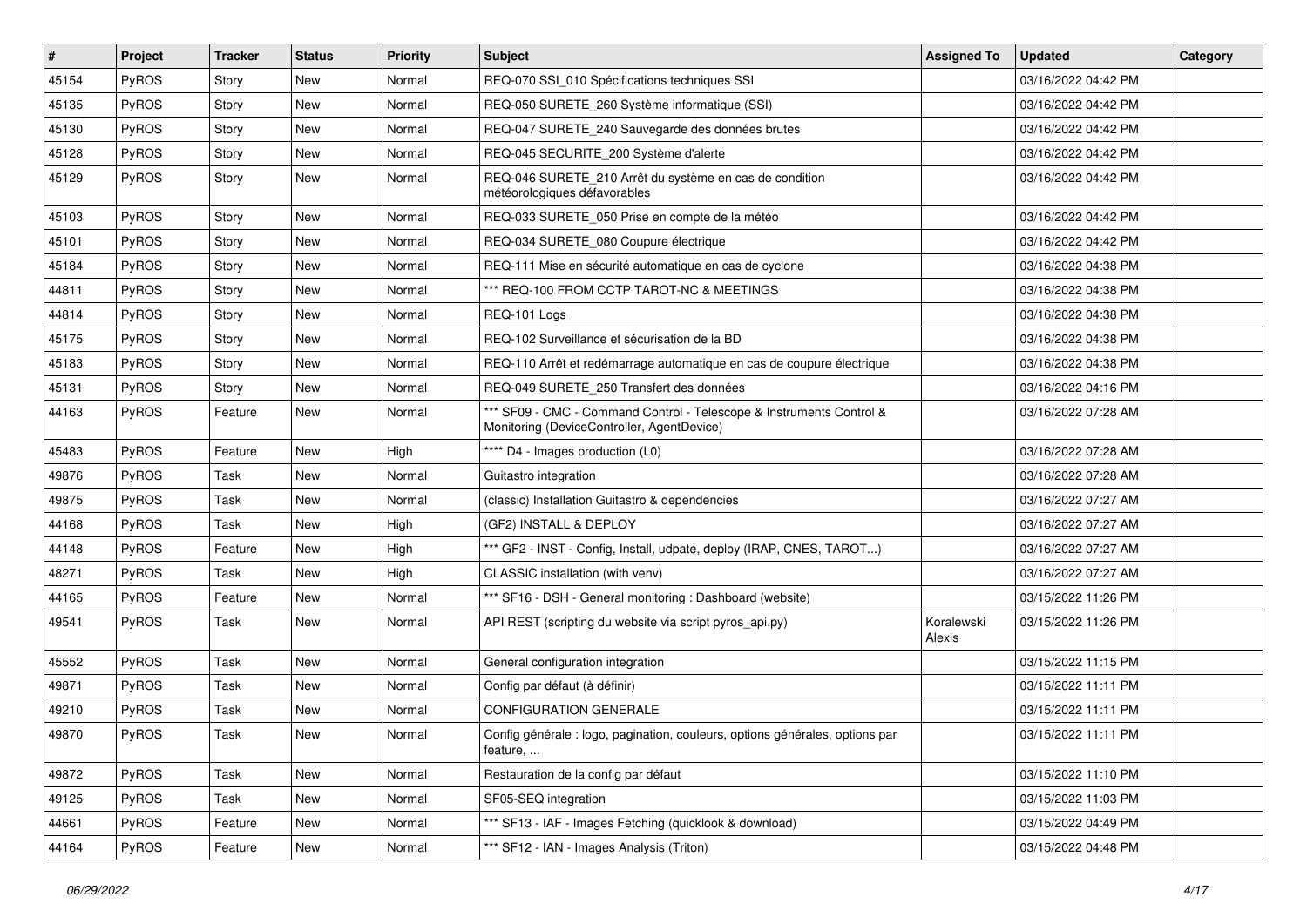| #     | Project | <b>Tracker</b> | <b>Status</b> | <b>Priority</b> | <b>Subject</b>                                                                                                      | <b>Assigned To</b>     | <b>Updated</b>      | Category |
|-------|---------|----------------|---------------|-----------------|---------------------------------------------------------------------------------------------------------------------|------------------------|---------------------|----------|
| 44584 | PyROS   | Feature        | New           | Normal          | *** SF10 - CAL - Calibration (Dark/Bias/Flat)                                                                       |                        | 03/15/2022 04:48 PM |          |
| 44162 | PyROS   | Feature        | <b>New</b>    | High            | *** SF08 - EXE (SOX) - Observation Sequence (SO) eXecution                                                          |                        | 03/15/2022 04:46 PM |          |
| 44160 | PyROS   | Feature        | New           | Normal          | *** SF07 - PLN - Observation Sequences Planning & Scheduling                                                        |                        | 03/15/2022 04:46 PM |          |
| 44158 | PyROS   | Feature        | New           | Normal          | *** SF06 - ALR - Alerts Management                                                                                  |                        | 03/15/2022 04:46 PM |          |
| 44514 | PyROS   | Feature        | New           | Normal          | *** SF11 - IPC - Images Processing (Grenouille)                                                                     | Klotz Alain            | 03/15/2022 04:44 PM |          |
| 44166 | PyROS   | Task           | New           | High            | (GF1) DOCUMENTATION                                                                                                 |                        | 03/04/2022 11:57 AM |          |
| 44343 | PyROS   | Task           | In progress   | High            | DOC TECHNIQUE (API) - Mettre en place une doc technique générée<br>automatiquement à partir du code source (Sphinx) | <b>Pallier Etienne</b> | 03/04/2022 11:57 AM |          |
| 44389 | PyROS   | Task           | <b>New</b>    | High            | (GF1) PROJECT MANAGEMENT (REDMINE FORGE) : Features, tasks,<br>gantt, kanban                                        |                        | 03/04/2022 11:56 AM |          |
| 49546 | PyROS   | Task           | In progress   | Normal          | Documentation (pyros_api)                                                                                           | Koralewski<br>Alexis   | 02/24/2022 02:33 PM |          |
| 49545 | PyROS   | Task           | In progress   | Normal          | Script development (pyros_api)                                                                                      | Koralewski<br>Alexis   | 02/24/2022 02:33 PM |          |
| 49543 | PyROS   | Task           | New           | Normal          | Users View (list & 1)                                                                                               |                        | 02/23/2022 06:06 PM |          |
| 48270 | PyROS   | Task           | New           | Normal          | SCRIPT INSTALL/UPDATE (PYROS/pyros.py) (uniquement pour la partie<br>install & update)                              |                        | 02/23/2022 05:57 PM |          |
| 44932 | PyROS   | Task           | <b>New</b>    | Normal          | CREATE a Sequence (must be attached to a valid SP)                                                                  |                        | 02/23/2022 12:02 PM |          |
| 49250 | PyROS   | Task           | New           | Normal          | <b>CREATE/UPDATE Sequence</b>                                                                                       |                        | 02/23/2022 12:02 PM |          |
| 49258 | PyROS   | Task           | In progress   | Normal          | from IMPORT (upload) Seq (from yaml file)                                                                           | Koralewski<br>Alexis   | 02/23/2022 12:02 PM |          |
| 47447 | PyROS   | Task           | New           | Normal          | (F05) ACTIONS (CRUD), VIEWS, and AUTHORIZATIONS                                                                     |                        | 02/23/2022 10:45 AM |          |
| 44153 | PyROS   | Feature        | New           | Normal          | *** SF05 - SEQ - Observation Sequences Management                                                                   | Koralewski<br>Alexis   | 02/23/2022 10:45 AM |          |
| 48259 | PyROS   | Task           | In progress   | Normal          | EXPORT (Download) as a text file (YAML)                                                                             | Koralewski<br>Alexis   | 02/23/2022 10:45 AM |          |
| 45181 | PyROS   | Story          | New           | Normal          | REQ-108 Pouvoir déposer dans différents systèmes de coordonnées                                                     |                        | 02/22/2022 04:38 PM |          |
| 44930 | PyROS   | Task           | New           | Normal          | (F05) TESTS & REQUIREMENTS to validate this feature                                                                 | Koralewski<br>Alexis   | 02/22/2022 03:01 PM |          |
| 45482 | PyROS   | Feature        | New           | High            | **** D3 - Sequences submission & plannig                                                                            |                        | 02/22/2022 03:01 PM |          |
| 49251 | PyROS   | Task           | New           | Normal          | Test                                                                                                                | Koralewski<br>Alexis   | 02/22/2022 02:59 PM |          |
| 44940 | PyROS   | Task           | In progress   | Normal          | <b>UPDATE a Sequence</b>                                                                                            | Koralewski<br>Alexis   | 02/22/2022 02:59 PM |          |
| 49478 | PyROS   | Task           | New           | Normal          | Test                                                                                                                | Koralewski<br>Alexis   | 02/22/2022 12:25 PM |          |
| 48250 | PyROS   | Task           | In progress   | Normal          | DELETE                                                                                                              | Koralewski<br>Alexis   | 02/21/2022 03:38 PM |          |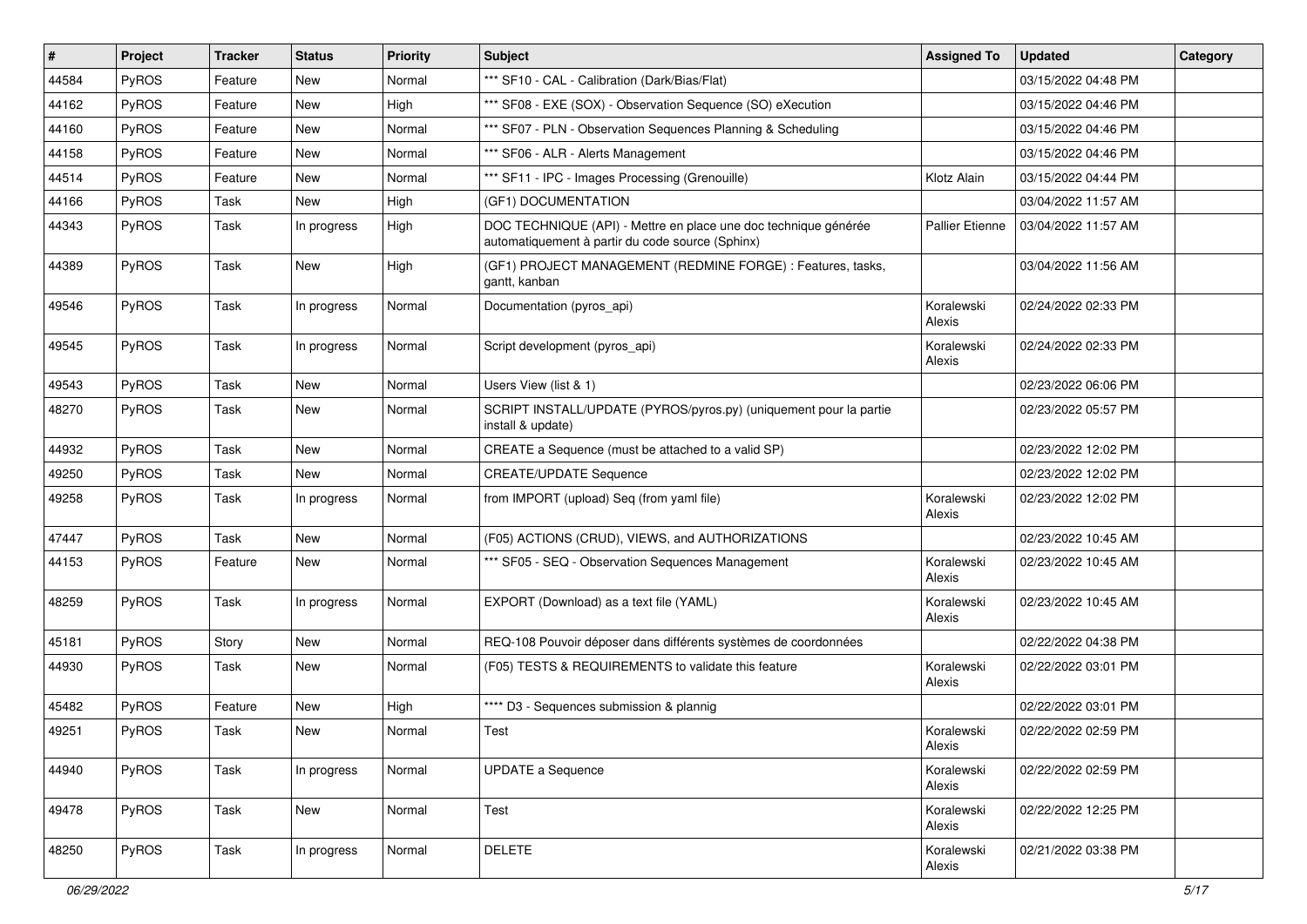| #     | Project      | <b>Tracker</b> | <b>Status</b> | <b>Priority</b> | Subject                                                                                    | <b>Assigned To</b>   | <b>Updated</b>      | Category |
|-------|--------------|----------------|---------------|-----------------|--------------------------------------------------------------------------------------------|----------------------|---------------------|----------|
| 49253 | PyROS        | Task           | New           | Normal          | READ 1 & list                                                                              |                      | 02/21/2022 03:21 PM |          |
| 49272 | PyROS        | Task           | In progress   | Normal          | Tooltips                                                                                   | Koralewski<br>Alexis | 02/17/2022 01:59 PM |          |
| 49252 | PyROS        | Task           | <b>New</b>    | Normal          | <b>WEB FORM</b>                                                                            |                      | 02/17/2022 01:59 PM |          |
| 49262 | PyROS        | <b>Task</b>    | In progress   | Normal          | Sequence Validation                                                                        |                      | 02/03/2022 02:50 PM |          |
| 49162 | PyROS        | Task           | New           | Normal          | Check sequence validity                                                                    | Klotz Alain          | 02/03/2022 10:23 AM |          |
| 44939 | PyROS        | Task           | New           | Normal          | SUBMIT a Seq to planning (status => "submitted")                                           | Koralewski<br>Alexis | 02/03/2022 10:23 AM |          |
| 44928 | PyROS        | Task           | New           | Normal          | (F05) ENTITIES definition (doc spec) & implementation (DB)                                 | Koralewski<br>Alexis | 02/03/2022 10:13 AM |          |
| 44945 | PyROS        | Task           | New           | Normal          | (READ 1) Sequence detailed view                                                            |                      | 02/03/2022 09:45 AM |          |
| 49249 | PyROS        | Task           | In progress   | Normal          | General Menu for this feature                                                              |                      | 02/03/2022 09:39 AM |          |
| 44947 | PyROS        | Task           | In progress   | Normal          | Sequence                                                                                   | Koralewski<br>Alexis | 02/03/2022 09:35 AM |          |
| 49247 | PyROS        | Task           | <b>New</b>    | Normal          | State diagram (doc)                                                                        |                      | 02/03/2022 09:34 AM |          |
| 49246 | PyROS        | Task           | New           | Normal          | Sequence Lifecycle (status)                                                                |                      | 02/03/2022 09:34 AM |          |
| 49137 | PyROS        | <b>Task</b>    | New           | Normal          | Integration Guitastro lib                                                                  | Klotz Alain          | 02/02/2022 03:27 PM |          |
| 49226 | PyROS        | Task           | In progress   | Normal          | Correction de l'image par le flat                                                          | Klotz Alain          | 02/02/2022 02:56 PM |          |
| 49228 | PyROS        | Task           | In progress   | Normal          | Correction de l'orientation de l'image (est à gauche, nord en haut)                        | Klotz Alain          | 02/02/2022 02:56 PM |          |
| 49225 | PyROS        | Task           | In progress   | Normal          | Correction de l'image par le dark (+ bias)                                                 | Klotz Alain          | 02/02/2022 02:56 PM |          |
| 49214 | <b>PyROS</b> | Task           | In progress   | Normal          | 2 - (L1a) - Pré-traitement de chaque image (dans l'ordre) (fits RAW => fits<br>CAL)        | Klotz Alain          | 02/02/2022 02:42 PM |          |
| 49213 | PyROS        | Task           | In progress   | Normal          | 1 - (L0) - Récupération et organisation des images L0 (RAW fits)                           | Klotz Alain          | 02/02/2022 02:42 PM |          |
| 49223 | PyROS        | Task           | In progress   | Normal          | Groupes                                                                                    | Klotz Alain          | 02/02/2022 02:38 PM |          |
| 49221 | PyROS        | Task           | In progress   | Normal          | Recup metadata de l'image (dans la BD)                                                     | Klotz Alain          | 02/02/2022 02:38 PM |          |
| 49222 | PyROS        | Task           | In progress   | Normal          | Traitement d'un groupe d'images : début et fin de groupe                                   | Klotz Alain          | 02/02/2022 02:38 PM |          |
| 49220 | PyROS        | Task           | In progress   | Normal          | Récup en-tête                                                                              | Klotz Alain          | 02/02/2022 02:38 PM |          |
| 49218 | PyROS        | Task           | In progress   | Normal          | Détection des nouvelles images produites (système asynchrone sur<br>l'acquisition)         | Klotz Alain          | 02/02/2022 02:38 PM |          |
| 49219 | PyROS        | Task           | In progress   | Normal          | Nouvelle image                                                                             | Klotz Alain          | 02/02/2022 02:38 PM |          |
| 49217 | PyROS        | Task           | New           | Normal          | 5 - (L2) Critères de qualité d'image (+ json QUAL)                                         | Klotz Alain          | 02/02/2022 02:37 PM |          |
| 49216 | PyROS        | Task           | New           | Normal          | 4 - (L1c) - Combinaison d'images                                                           | Klotz Alain          | 02/02/2022 02:36 PM |          |
| 45484 | PyROS        | Feature        | New           | Normal          | **** D5 - Images management (L1-L2)                                                        |                      | 02/02/2022 02:36 PM |          |
| 49215 | PyROS        | Task           | In progress   | Normal          | 3 - (L1b) - Reconnaissance du champ (lien entre pixels et coord célestes) (+<br>json CATA) | Klotz Alain          | 02/02/2022 02:36 PM |          |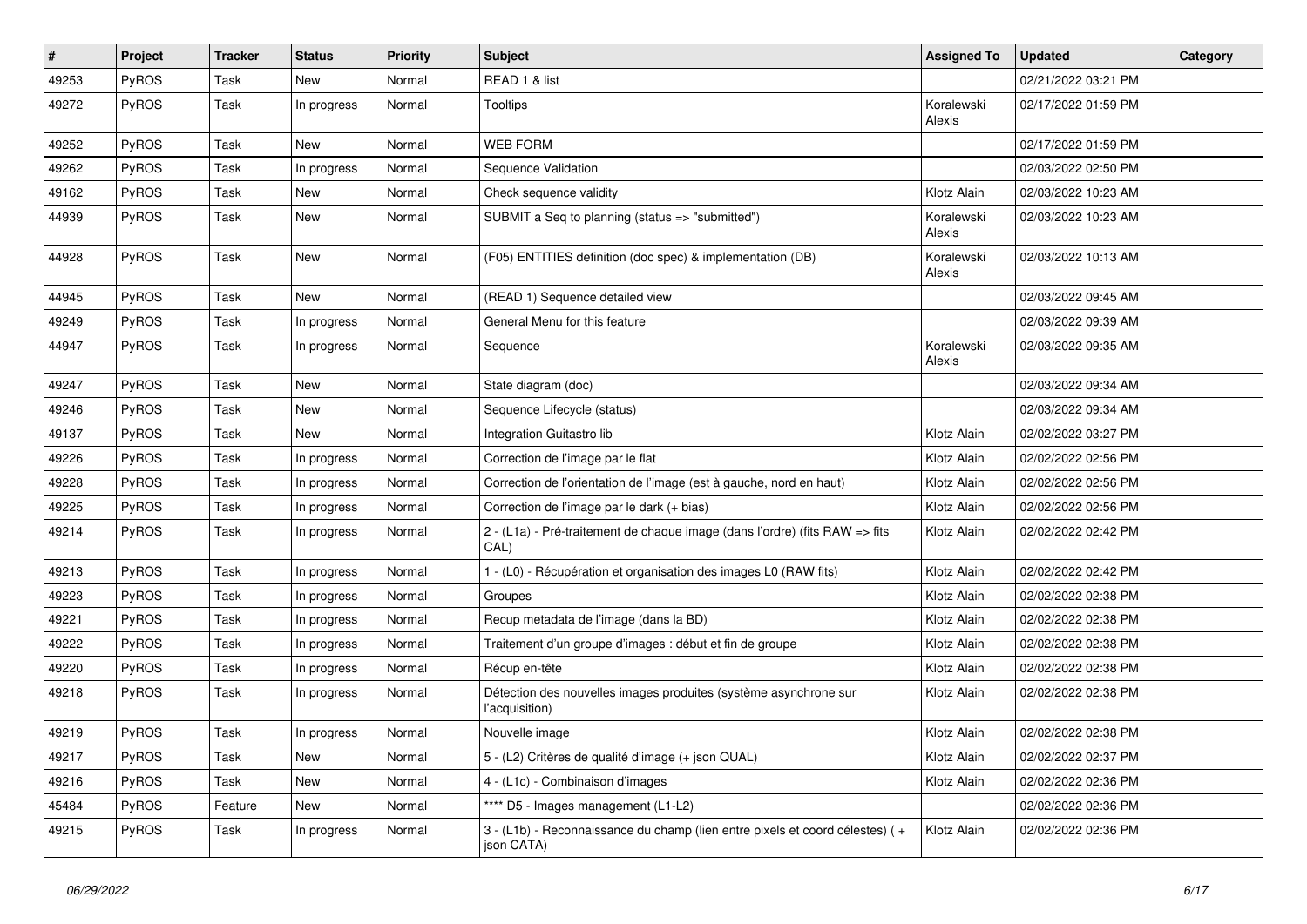| #     | Project      | <b>Tracker</b> | <b>Status</b> | <b>Priority</b> | Subject                                                                                                                                           | <b>Assigned To</b>     | <b>Updated</b>      | Category  |
|-------|--------------|----------------|---------------|-----------------|---------------------------------------------------------------------------------------------------------------------------------------------------|------------------------|---------------------|-----------|
| 49227 | PyROS        | Task           | New           | Normal          | Corrections cosmétiques (de pixels)                                                                                                               | Klotz Alain            | 02/02/2022 02:19 PM |           |
| 49224 | PyROS        | Task           | <b>New</b>    | Normal          | Choisir le bias, le flat, et le dark (en fn des metadata)                                                                                         | Klotz Alain            | 02/02/2022 02:19 PM |           |
| 44388 | PyROS        | Task           | New           | High            | (GF2) SOURCE CODE MANAGEMENT (GITLAB)                                                                                                             |                        | 02/02/2022 12:28 PM | Evolution |
| 44393 | PyROS        | Task           | New           | Normal          | Back Office (Administration) - Site django admin                                                                                                  | Koralewski<br>Alexis   | 02/02/2022 12:07 PM |           |
| 49157 | PyROS        | Task           | <b>New</b>    | Normal          | Super Super Agent qui surveille l'ensemble des super agents sur chaque<br>noeud $(?)$                                                             |                        | 01/31/2022 12:12 PM |           |
| 49156 | PyROS        | Task           | New           | Normal          | Super Agent qui démarre et stoppe les autres agents, et surveille leur bonne<br>santé (les relance si besoin) => sur chaque noeud (?)             |                        | 01/31/2022 12:12 PM |           |
| 49155 | PyROS        | Task           | <b>New</b>    | Normal          | Architecture décentralisée en plusieurs noeuds (communication via BD)                                                                             |                        | 01/31/2022 12:09 PM |           |
| 49151 | <b>PyROS</b> | Task           | New           | Normal          | Script central (pyros.py)                                                                                                                         |                        | 01/31/2022 11:36 AM |           |
| 49150 | PyROS        | Task           | New           | High            | Ajout du script PYROS wrapper sur pyros.py pour gérer proprement tous les<br>contextes d'appel                                                    | <b>Pallier Etienne</b> | 01/31/2022 11:36 AM | Evolution |
| 47428 | PyROS        | Task           | <b>New</b>    | Normal          | PK2 (2022-06) - Présentations + RA + Doc LIVRABLES                                                                                                |                        | 01/31/2022 11:34 AM |           |
| 45790 | PyROS        | Task           | <b>New</b>    | Normal          | PK1 (2022-01) - Présentations + RA + Doc LIVRABLES                                                                                                |                        | 01/31/2022 11:33 AM |           |
| 45781 | PyROS        | Task           | In progress   | Normal          | Documentation et Présentations pour les PA et PK CNES                                                                                             |                        | 01/31/2022 11:32 AM |           |
| 44151 | PyROS        | Feature        | <b>New</b>    | High            | *** GF1 - PROJ - Project management, documentation, formation des<br>utilisateurs, interfaces, plan de justification de la définition             |                        | 01/31/2022 11:32 AM |           |
| 47439 | PyROS        | Task           | New           | Normal          | PA et PK CNES                                                                                                                                     |                        | 01/31/2022 11:29 AM |           |
| 46781 | PyROS        | Task           | New           | Normal          | (F02) EXIGENCES satisfaites (+ tests mis à jour)                                                                                                  |                        | 01/29/2022 01:27 AM |           |
| 47388 | PyROS        | Task           | <b>New</b>    | High            | (F14) ENTITIES - definition & implementation - CONFIG FILES                                                                                       |                        | 01/29/2022 01:25 AM |           |
| 45004 | PyROS        | Task           | New           | High            | MAIN CONFIG FILE - Décrire dans un fichier texte la configuration complète<br>d'une UNIT (monture) et tous ses composants et instruments associés |                        | 01/29/2022 01:25 AM |           |
| 46788 | PyROS        | Task           | New           | Normal          | (F14) EXIGENCES satisfaites (+ tests mis à jour)                                                                                                  |                        | 01/29/2022 01:24 AM |           |
| 44172 | PyROS        | Feature        | <b>New</b>    | High            | *** SF14 - OCF - Observatory Unit & Site Configuration                                                                                            |                        | 01/29/2022 01:24 AM |           |
| 47387 | PyROS        | Task           | <b>New</b>    | Normal          | (F14) CRUD config                                                                                                                                 |                        | 01/29/2022 01:24 AM |           |
| 45005 | <b>PyROS</b> | Task           | In progress   | Normal          | CRUD - (R)EAD config                                                                                                                              | Koralewski<br>Alexis   | 01/29/2022 01:24 AM |           |
| 45748 | PyROS        | Task           | <b>New</b>    | Normal          | Définir Accesseurs (getX())                                                                                                                       |                        | 01/29/2022 01:21 AM |           |
| 48278 | PyROS        | Task           | New           | High            | AGENT général (dont dépendent tous les agents et AgentDevices)                                                                                    |                        | 01/29/2022 01:05 AM |           |
| 45040 | PyROS        | Task           | New           | High            | NEW Agent v2 basé sur new config yaml (base pour F09)                                                                                             | <b>Pallier Etienne</b> | 01/29/2022 01:04 AM |           |
| 49136 | PyROS        | Task           | New           | Normal          | GF04-SECU - Logging integration                                                                                                                   |                        | 01/29/2022 12:54 AM |           |
| 49134 | PyROS        | Task           | New           | Normal          | SF14-OBC integration                                                                                                                              |                        | 01/29/2022 12:52 AM |           |
| 49123 | PyROS        | Task           | New           | Normal          | SF03-ENV integration                                                                                                                              |                        | 01/29/2022 12:50 AM |           |
| 49122 | PyROS        | Task           | New           | Normal          | SF02-SCP integration                                                                                                                              |                        | 01/29/2022 12:50 AM |           |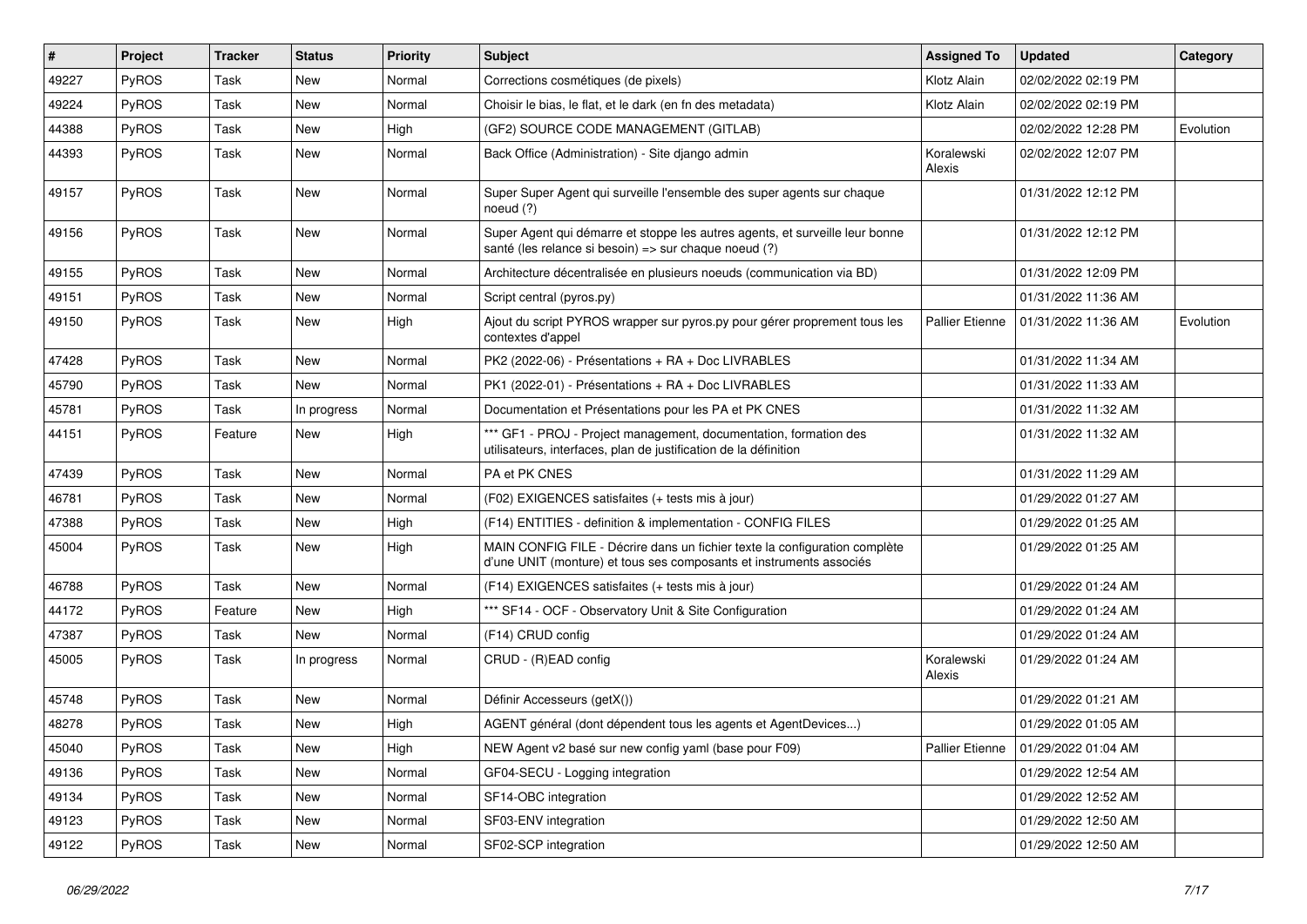| #     | Project     | <b>Tracker</b> | <b>Status</b> | <b>Priority</b> | <b>Subject</b>                                                                                       | <b>Assigned To</b>     | <b>Updated</b>      | Category |
|-------|-------------|----------------|---------------|-----------------|------------------------------------------------------------------------------------------------------|------------------------|---------------------|----------|
| 49121 | PyROS       | Task           | <b>New</b>    | Normal          | SF01-USR integration                                                                                 |                        | 01/29/2022 12:50 AM |          |
| 49120 | PyROS       | Task           | <b>New</b>    | Normal          | General Design (structure, design, responsive, CSS)                                                  |                        | 01/29/2022 12:50 AM |          |
| 49132 | PyROS       | Task           | New           | Normal          | SF12-IAN integration                                                                                 |                        | 01/29/2022 12:48 AM |          |
| 49135 | PyROS       | Task           | <b>New</b>    | Normal          | SF15-SST integration                                                                                 |                        | 01/29/2022 12:48 AM |          |
| 49133 | PyROS       | Task           | New           | Normal          | SF13-IAF integration                                                                                 |                        | 01/29/2022 12:47 AM |          |
| 49131 | PyROS       | Task           | New           | Normal          | SF11-IPC integration                                                                                 |                        | 01/29/2022 12:46 AM |          |
| 49130 | PyROS       | Task           | <b>New</b>    | Normal          | SF10-CAL integration                                                                                 |                        | 01/29/2022 12:46 AM |          |
| 49129 | PyROS       | Task           | New           | Normal          | SF09-CMC integration                                                                                 |                        | 01/29/2022 12:46 AM |          |
| 49128 | PyROS       | Task           | New           | Normal          | SF08-EXE integration                                                                                 |                        | 01/29/2022 12:45 AM |          |
| 49127 | PyROS       | Task           | New           | Normal          | SF07-PLN integration                                                                                 |                        | 01/29/2022 12:45 AM |          |
| 49126 | PyROS       | Task           | New           | Normal          | SF06-ALR integration                                                                                 |                        | 01/29/2022 12:45 AM |          |
| 49124 | PyROS       | Task           | <b>New</b>    | Normal          | SF04-SPV integration                                                                                 |                        | 01/29/2022 12:44 AM |          |
| 48784 | <b>XLDP</b> | Bug            | New           | Normal          | Jobs en erreurs depuis le 19/01 19h30                                                                |                        | 01/20/2022 10:12 AM |          |
| 48758 | LabInvent   | Task           | <b>New</b>    | Immediate       | Modifs demandées par C. Feugeade le 18/1/22                                                          | <b>Pallier Etienne</b> | 01/19/2022 04:22 PM |          |
| 48757 | LabInvent   | Feature        | New           | Immediate       | *** F -<br>DIVERS TODO (à dispatcher)                                                                | Pallier Etienne        | 01/19/2022 04:12 PM |          |
| 47860 | LabInvent   | Feature        | New           | Immediate       | *** F - ENTITY - Materiels                                                                           |                        | 01/19/2022 03:51 PM |          |
| 47960 | LabInvent   | Task           | <b>New</b>    | Immediate       | <b>CHAMPS</b>                                                                                        |                        | 01/19/2022 03:51 PM |          |
| 47890 | LabInvent   | Task           | <b>New</b>    | High            | Commander (demande achat)                                                                            |                        | 01/19/2022 03:48 PM |          |
| 44922 | PyROS       | Task           | <b>New</b>    | Normal          | (F04) AUTHORIZATIONS for this feature (who can do what) : documentation<br>& implementation          |                        | 12/15/2021 07:37 AM |          |
| 44923 | PyROS       | Task           | <b>New</b>    | Normal          | (F04) TESTS to validate this feature                                                                 |                        | 12/15/2021 07:36 AM |          |
| 44924 | PyROS       | Task           | <b>New</b>    | Normal          | (F04) ENTITIES - definition & implementation                                                         |                        | 12/15/2021 07:36 AM |          |
| 44906 | PyROS       | Task           | <b>New</b>    | Normal          | Compute and save Observing conditions                                                                |                        | 12/15/2021 07:35 AM |          |
| 44904 | PyROS       | Task           | New           | Normal          | Compute, save, and provide higher level (useful) parameters and synthesis<br>from multiple detectors |                        | 12/15/2021 07:34 AM |          |
| 44903 | PyROS       | Task           | <b>New</b>    | Normal          | Save raw data                                                                                        |                        | 12/15/2021 07:34 AM |          |
| 44902 | PyROS       | Task           | <b>New</b>    | Normal          | Fix raw data                                                                                         |                        | 12/15/2021 07:33 AM |          |
| 44901 | PyROS       | Task           | <b>New</b>    | Normal          | Get PLC mode changes (off/manu/auto) and alarms (intrusion, e_stop), and<br>save them                |                        | 12/15/2021 07:33 AM |          |
| 44900 | PyROS       | Task           | New           | Normal          | Read (from PLC and sensors) INSIDE environmental data (doors, lights) for<br>human safety            |                        | 12/15/2021 07:33 AM |          |
| 44898 | PyROS       | Task           | <b>New</b>    | Normal          | (F03) ENTITIES (& properties) to be defined                                                          |                        | 12/15/2021 07:32 AM |          |
| 47386 | PyROS       | Task           | New           | Normal          | (F03) Initial data (fixture)                                                                         |                        | 12/15/2021 07:32 AM |          |
| 44880 | PyROS       | Task           | New           | Normal          | (F03) TESTS to validate this feature                                                                 |                        | 12/15/2021 07:32 AM |          |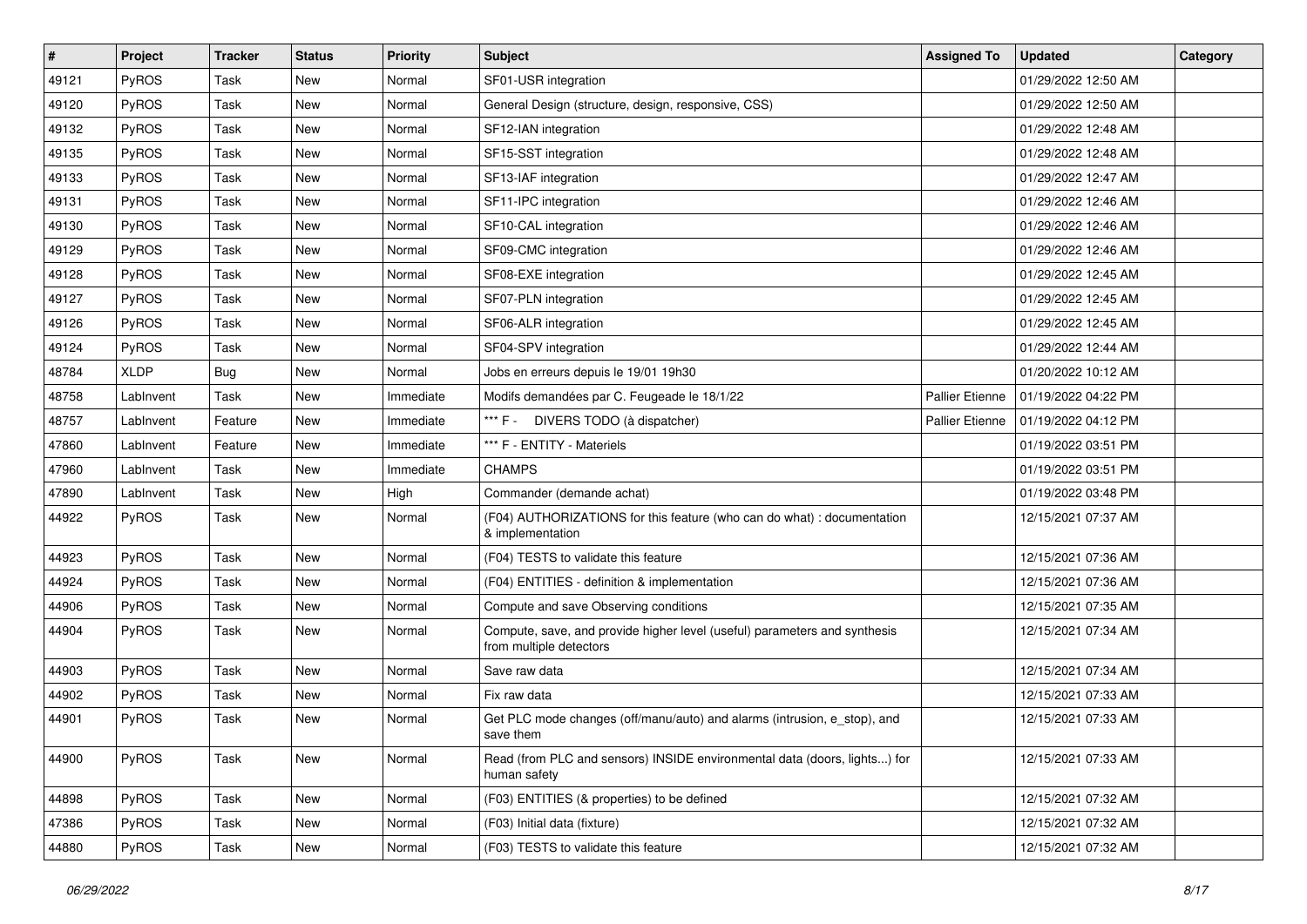| #     | Project      | <b>Tracker</b> | <b>Status</b> | <b>Priority</b> | <b>Subject</b>                                                                                   | <b>Assigned To</b>     | <b>Updated</b>      | Category |
|-------|--------------|----------------|---------------|-----------------|--------------------------------------------------------------------------------------------------|------------------------|---------------------|----------|
| 44879 | PyROS        | Task           | New           | Normal          | (F03) AUTHORIZATIONS for this feature (who can do what) : documentation<br>& implementation      |                        | 12/15/2021 07:32 AM |          |
| 44899 | PyROS        | Task           | New           | Normal          | Read (from PLC and sensors) OUTSIDE environmental data (weather) for<br>instruments security     |                        | 12/14/2021 04:54 PM |          |
| 48280 | PyROS        | Task           | New           | Normal          | Agent dérivé de l'Agent général (ex: AgentA, AgentB, AgentC, ou AgentM pour<br>le envmonitoring) |                        | 12/14/2021 03:00 PM |          |
| 48307 | PyROS        | Task           | New           | Normal          | Send, Receive, and Process Commands (Agent <= > Agent)                                           |                        | 12/14/2021 02:57 PM |          |
| 48290 | <b>PyROS</b> | Task           | New           | Normal          | Auto mode                                                                                        |                        | 12/14/2021 12:35 PM |          |
| 44999 | PyROS        | Task           | New           | Normal          | Execution                                                                                        |                        | 12/14/2021 12:35 PM |          |
| 45046 | PyROS        | Task           | New           | Normal          | Manual mode                                                                                      |                        | 12/14/2021 12:34 PM |          |
| 45047 | <b>PyROS</b> | Task           | New           | Normal          | Piloter le telescope en mode manuel depuis le Dashboard                                          | <b>Pallier Etienne</b> | 12/14/2021 12:34 PM |          |
| 44998 | PyROS        | Task           | New           | Normal          | Monitoring: Check & log continuously instrument (or telescope) status                            |                        | 12/14/2021 12:33 PM |          |
| 44997 | PyROS        | Task           | New           | Normal          | Start & Stop                                                                                     |                        | 12/14/2021 12:33 PM |          |
| 44993 | PyROS        | Task           | New           | Normal          | (F09) ENTITIES definition & implementation                                                       |                        | 12/14/2021 12:33 PM |          |
| 47393 | PyROS        | Task           | New           | Normal          | Device Config file (cf F14)                                                                      |                        | 12/14/2021 12:33 PM |          |
| 47392 | <b>PyROS</b> | Task           | New           | Normal          | Device Commands Grammar (Generic & Native)                                                       |                        | 12/14/2021 12:32 PM |          |
| 47391 | PyROS        | Task           | New           | Normal          | Device Simulator (DeviceSimulator)                                                               |                        | 12/14/2021 12:32 PM |          |
| 47390 | PyROS        | Task           | New           | Normal          | Device Agent (AgentDevice) (de type Agent)                                                       |                        | 12/14/2021 12:32 PM |          |
| 48289 | <b>PyROS</b> | Task           | New           | Normal          | Entity (AgentDevice class)                                                                       |                        | 12/14/2021 12:32 PM |          |
| 48288 | PyROS        | Task           | New           | Normal          | Entity (DeviceController class)                                                                  |                        | 12/14/2021 12:31 PM |          |
| 47389 | PyROS        | Task           | New           | Normal          | Device Controller (DeviceController)                                                             |                        | 12/14/2021 12:29 PM |          |
| 48287 | PyROS        | Task           | New           | Normal          | cRuD (only Read & Delete) - View (& Kill) currently running Agents                               |                        | 12/14/2021 12:26 PM |          |
| 48286 | PyROS        | Task           | New           | Normal          | Lancement auto et gestion des éventuels AgentDevices associés                                    |                        | 12/14/2021 12:22 PM |          |
| 48285 | <b>PyROS</b> | Task           | New           | Normal          | Lancement auto et gestion du DeviceController associé                                            |                        | 12/14/2021 12:22 PM |          |
| 48284 | PyROS        | Task           | New           | Normal          | Lancement auto et gestion des Components associés (qui sont aussi des<br>DeviceController)       |                        | 12/14/2021 12:20 PM |          |
| 46787 | PyROS        | Task           | New           | Normal          | (F09) REQUIREMENTS validated (+ tests udpated)                                                   |                        | 12/14/2021 12:18 PM |          |
| 44994 | PyROS        | Task           | New           | Normal          | (F09) AUTHORIZATIONS for this feature (who can do what) : doc & implem.                          |                        | 12/14/2021 12:15 PM |          |
| 45340 | PyROS        | Task           | New           | Normal          | <b>INITIAL DATA (fixtures)</b>                                                                   | Koralewski<br>Alexis   | 12/14/2021 12:09 PM |          |
| 44329 | PyROS        | Task           | New           | High            | Migration gitlab sur IN2P3                                                                       |                        | 12/14/2021 12:08 PM |          |
| 45043 | PyROS        | Task           | New           | High            | Démo IRAP (install classique ?) + retrouver ancienne utilisation de PlcConfig                    | Pallier Etienne        | 12/14/2021 12:00 PM |          |
| 48273 | PyROS        | Task           | New           | Normal          | version DEV guitalens - instance docker sur serveur guitalens                                    |                        | 12/14/2021 11:46 AM |          |
| 48276 | PyROS        | Task           | New           | Normal          | Scripts d'installation docker                                                                    |                        | 12/14/2021 11:44 AM |          |
| 48274 | PyROS        | Task           | New           | Normal          | version TEST TNC France - instance docker de test en France                                      |                        | 12/14/2021 11:42 AM |          |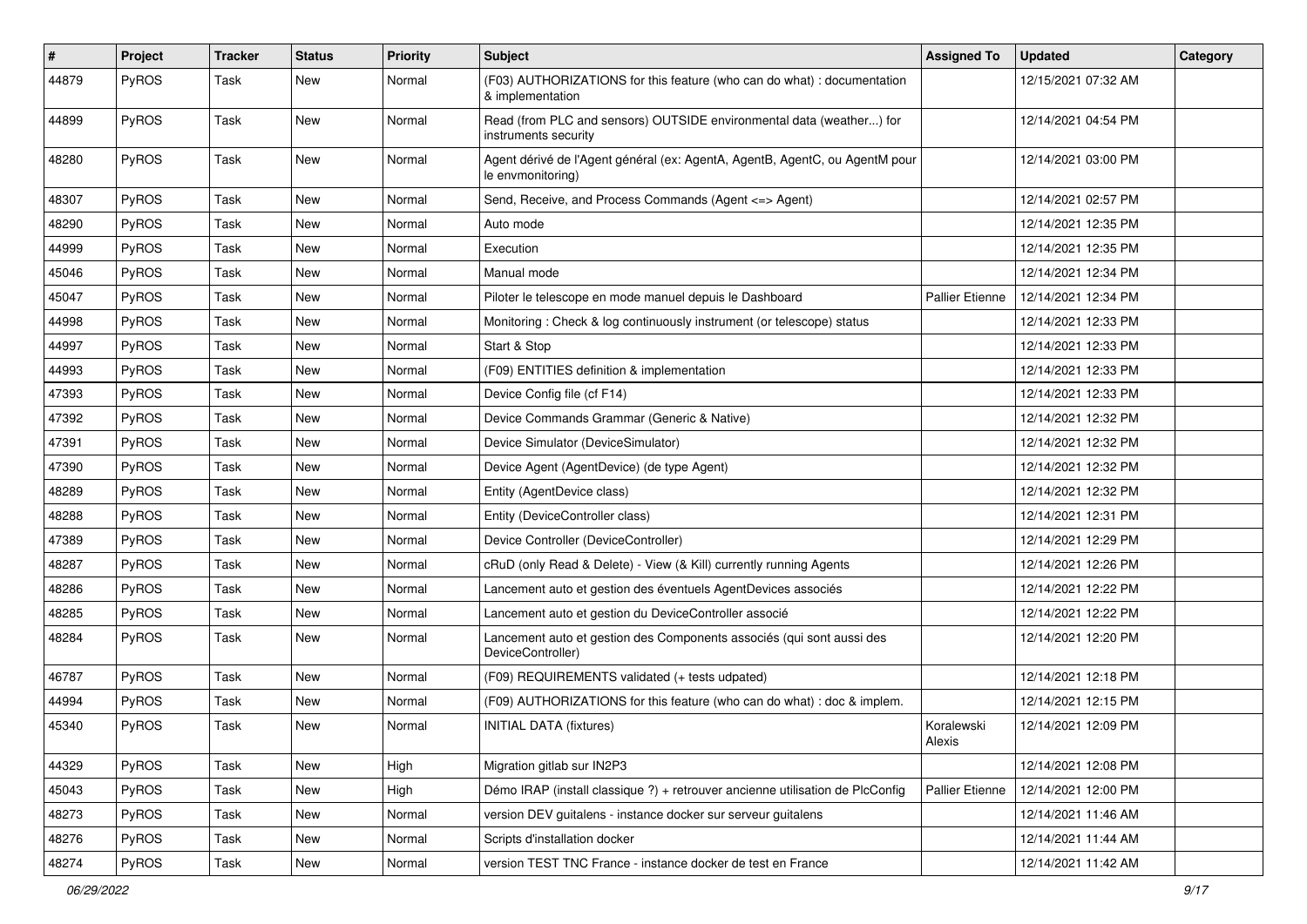| #     | Project   | <b>Tracker</b> | <b>Status</b> | <b>Priority</b> | <b>Subject</b>                                                                                                 | <b>Assigned To</b>   | <b>Updated</b>      | Category |
|-------|-----------|----------------|---------------|-----------------|----------------------------------------------------------------------------------------------------------------|----------------------|---------------------|----------|
| 48275 | PyROS     | Task           | New           | Normal          | version PROD TNC Nouvelle Calédonie - instance docker de production sur<br>site final                          |                      | 12/14/2021 11:42 AM |          |
| 44338 | PyROS     | Task           | In progress   | High            | Installation docker au CNES (sur VM)                                                                           | Koralewski<br>Alexis | 12/14/2021 11:39 AM |          |
| 47957 | LabInvent | Feature        | New           | Normal          | *** F - ENTITY - Les GROUPES (de User ou Materiel) : Thématique, Métier,<br>Projet, Site (+ Pole ou Service ?) |                      | 12/13/2021 11:12 AM |          |
| 47861 | LabInvent | Feature        | New           | Urgent          | *** F - ENTITY - Suivis (de Materiel ou User)                                                                  |                      | 12/13/2021 11:10 AM |          |
| 47862 | LabInvent | Feature        | New           | Normal          | *** F - ENTITY - Prets (de Materiel)                                                                           |                      | 12/13/2021 11:10 AM |          |
| 47895 | LabInvent | Feature        | New           | Normal          | *** F - ENTITY - Documents attachés (à Materiel ou Suivi)                                                      |                      | 12/13/2021 11:09 AM |          |
| 47866 | LabInvent | Feature        | New           | Urgent          | *** F - Installation                                                                                           |                      | 12/13/2021 11:08 AM |          |
| 48223 | LabInvent | Task           | New           | Normal          | instance perso (docker)                                                                                        |                      | 12/13/2021 11:08 AM |          |
| 47947 | LabInvent | Task           | New           | High            | docker only                                                                                                    |                      | 12/13/2021 11:07 AM |          |
| 47926 | LabInvent | Task           | New           | High            | Instance DEMO docker - à installer sur hyp2 puis sur VM pweb3                                                  |                      | 12/13/2021 11:07 AM |          |
| 47865 | LabInvent | Feature        | New           | Normal          | *** F - Configuration générale                                                                                 |                      | 12/13/2021 11:06 AM |          |
| 48222 | LabInvent | Task           | New           | Normal          | (NEW func) Gérer Suivi d'un User                                                                               |                      | 12/13/2021 10:39 AM |          |
| 48005 | LabInvent | Task           | New           | Normal          | <b>Bugfix toutes les Deprecated Errors</b>                                                                     |                      | 12/06/2021 02:37 PM |          |
| 47869 | LabInvent | Feature        | New           | Normal          | *** F - Tests                                                                                                  |                      | 12/06/2021 02:28 PM |          |
| 47946 | LabInvent | Task           | New           | Normal          | classic only                                                                                                   |                      | 12/03/2021 09:50 AM |          |
| 47921 | LabInvent | Feature        | New           | Immediate       | *** F - Framework CakePhp                                                                                      |                      | 12/02/2021 04:45 PM |          |
| 47922 | LabInvent | Task           | New           | Immediate       | Passer directement à v3.LAST (3.10.1)                                                                          |                      | 12/02/2021 04:45 PM |          |
| 47875 | LabInvent | Feature        | New           | Urgent          | *** F - ENTITY GÉNÉRIQUE - Actions & Vues génériques (& Refactorisation)                                       |                      | 12/01/2021 11:21 AM |          |
| 47905 | LabInvent | Task           | New           | Urgent          | Read (index & view) (generic)                                                                                  |                      | 12/01/2021 11:21 AM |          |
| 47899 | LabInvent | Task           | <b>New</b>    | Urgent          | view (generic)                                                                                                 |                      | 12/01/2021 11:21 AM |          |
| 47903 | LabInvent | Task           | New           | Urgent          | Rappels automatiques pour les suivis récurrents (périodiques)                                                  |                      | 12/01/2021 11:17 AM |          |
| 47901 | LabInvent | Task           | New           | Urgent          | Read (view & index)                                                                                            |                      | 12/01/2021 11:17 AM |          |
| 47873 | LabInvent | Task           | New           | Normal          | Model (Entity & Table)                                                                                         |                      | 12/01/2021 09:37 AM |          |
| 47966 | LabInvent | Task           | New           | Normal          | Ajouter test Commande (avec devis joint)                                                                       |                      | 11/30/2021 04:17 PM |          |
| 47912 | LabInvent | Task           | New           | High            | (VUE) Elements et Helper                                                                                       |                      | 11/30/2021 03:51 PM |          |
| 47914 | LabInvent | Task           | New           | High            | index (generic)                                                                                                |                      | 11/30/2021 03:50 PM |          |
| 47906 | LabInvent | Task           | New           | Urgent          | Champs virtuels                                                                                                |                      | 11/30/2021 03:50 PM |          |
| 47897 | LabInvent | Task           | New           | High            | *** F - Stats (Users)                                                                                          |                      | 11/30/2021 03:48 PM |          |
| 47942 | LabInvent | Task           | New           | High            | index (generic)                                                                                                |                      | 11/30/2021 03:48 PM |          |
| 47937 | LabInvent | Task           | New           | High            | Read (index & view) (generic ?)                                                                                |                      | 11/30/2021 03:48 PM |          |
| 47867 | LabInvent | Task           | New           | High            | *** F - Autorisations (Users)                                                                                  |                      | 11/30/2021 03:47 PM |          |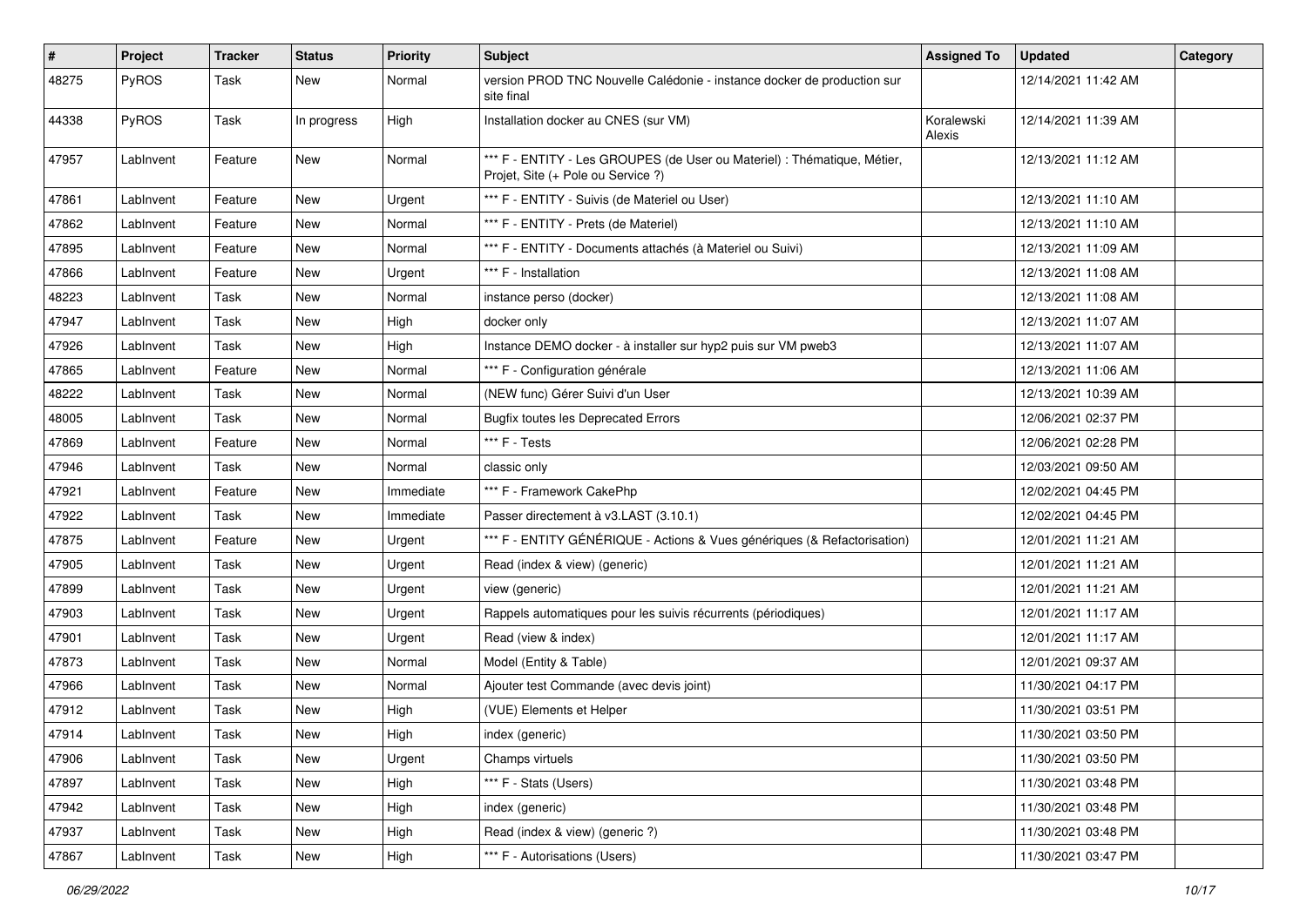| $\vert$ # | Project   | Tracker | <b>Status</b> | <b>Priority</b> | <b>Subject</b>                                                                            | <b>Assigned To</b> | <b>Updated</b>      | Category |
|-----------|-----------|---------|---------------|-----------------|-------------------------------------------------------------------------------------------|--------------------|---------------------|----------|
| 47927     | LabInvent | Task    | New           | High            | A gérer via fichier conf YAML                                                             |                    | 11/30/2021 03:47 PM |          |
| 47886     | Lablnvent | Task    | <b>New</b>    | Urgent          | Notifications                                                                             |                    | 11/30/2021 03:45 PM |          |
| 47874     | LabInvent | Task    | New           | Urgent          | <b>Stats</b>                                                                              |                    | 11/30/2021 03:44 PM |          |
| 47878     | LabInvent | Task    | New           | High            | Autres                                                                                    |                    | 11/30/2021 03:44 PM |          |
| 47877     | Lablnvent | Task    | <b>New</b>    | High            | find (search)                                                                             |                    | 11/30/2021 03:43 PM |          |
| 47884     | LabInvent | Task    | <b>New</b>    | High            | partitionnement par Site (besoin IP2I/LMA)                                                |                    | 11/30/2021 03:43 PM |          |
| 47863     | LabInvent | Feature | New           | High            | *** F - ENTITY - Users                                                                    |                    | 11/30/2021 03:43 PM |          |
| 47936     | LabInvent | Task    | New           | High            | 3-4 - TBO & ARCHIVED                                                                      |                    | 11/30/2021 03:43 PM |          |
| 47952     | LabInvent | Task    | New           | High            | Ecran d'accueil à restructurer                                                            |                    | 11/30/2021 03:43 PM |          |
| 47934     | LabInvent | Task    | <b>New</b>    | High            | LIFECYCLE (Status) : CREATED => (TBO) => VALIDATED => TBA =><br><b>ARCHIVED</b>           |                    | 11/30/2021 03:43 PM |          |
| 47872     | LabInvent | Task    | <b>New</b>    | High            | <b>Actions &amp; Vues</b>                                                                 |                    | 11/30/2021 03:42 PM |          |
| 47876     | LabInvent | Task    | New           | High            | CRUD                                                                                      |                    | 11/30/2021 03:42 PM |          |
| 47882     | LabInvent | Task    | New           | High            | Delete - delete                                                                           |                    | 11/30/2021 03:42 PM |          |
| 47881     | LabInvent | Task    | <b>New</b>    | High            | Read - view                                                                               |                    | 11/30/2021 03:42 PM |          |
| 47879     | LabInvent | Task    | <b>New</b>    | High            | Create/Update - add edit                                                                  |                    | 11/30/2021 03:42 PM |          |
| 47870     | LabInvent | Task    | New           | Normal          | Tests (Materiels)                                                                         |                    | 11/30/2021 03:38 PM |          |
| 47962     | Lablnvent | Task    | <b>New</b>    | Urgent          | (IRAP only) re-install inventirap avec php7                                               |                    | 11/30/2021 03:17 PM |          |
| 47951     | LabInvent | Feature | New           | Normal          | *** F - Etiquettes & Imprimantes                                                          |                    | 11/30/2021 01:42 PM |          |
| 47913     | LabInvent | Task    | <b>New</b>    | Normal          | ROLES (profils)                                                                           |                    | 11/30/2021 01:39 PM |          |
| 47868     | LabInvent | Task    | New           | Normal          | *** F - Super Entité (AppController, AppTable)                                            |                    | 11/30/2021 01:34 PM |          |
| 47885     | LabInvent | Task    | New           | Normal          | filtrage (voir formulaire index)                                                          |                    | 11/30/2021 01:30 PM |          |
| 47883     | LabInvent | Task    | <b>New</b>    | Normal          | formulaire de recherche multi-critères                                                    |                    | 11/30/2021 01:30 PM |          |
| 47871     | LabInvent | Task    | New           | Normal          | Autorisations                                                                             |                    | 11/30/2021 01:29 PM |          |
| 47954     | LabInvent | Task    | <b>New</b>    | Normal          | 1 - CREATED                                                                               |                    | 11/30/2021 01:27 PM |          |
| 47953     | LabInvent | Task    | New           | Normal          | 2a - TOBEORDERED (optionnel)                                                              |                    | 11/30/2021 01:27 PM |          |
| 47935     | LabInvent | Task    | New           | Normal          | 2b - VALIDATED                                                                            |                    | 11/30/2021 01:27 PM |          |
| 47930     | LabInvent | Task    | New           | Normal          | *** F - ENTITY - QrCode                                                                   |                    | 11/30/2021 01:26 PM |          |
| 47907     | LabInvent | Task    | New           | Normal          | *** F - Config YAML (champs materiels) : champs obligatoires, recommandés,<br>ou readonly |                    | 11/30/2021 01:25 PM |          |
| 47893     | LabInvent | Task    | New           | Normal          | Views                                                                                     |                    | 11/30/2021 01:21 PM |          |
| 47889     | LabInvent | Task    | New           | Normal          | Changer statut - setStatusTo*()                                                           |                    | 11/30/2021 01:19 PM |          |
| 47880     | LabInvent | Task    | New           | Normal          | Read - index                                                                              |                    | 11/30/2021 01:16 PM |          |
| 47932     | LabInvent | Feature | New           | Normal          | *** F - DOC (documentation)                                                               |                    | 11/30/2021 01:10 PM |          |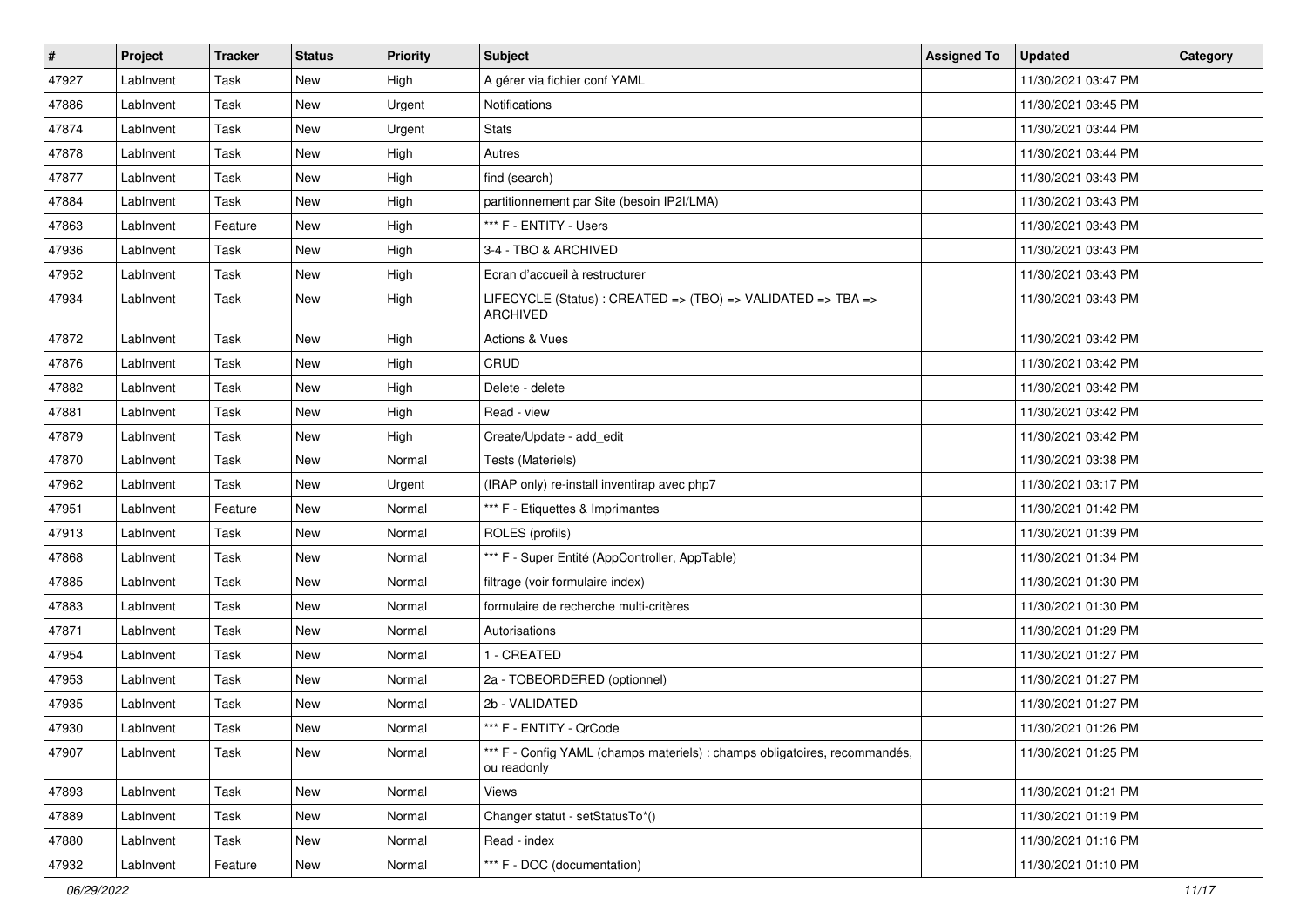| $\pmb{\#}$ | Project   | <b>Tracker</b> | <b>Status</b> | <b>Priority</b> | <b>Subject</b>                                                   | <b>Assigned To</b>   | <b>Updated</b>      | Category |
|------------|-----------|----------------|---------------|-----------------|------------------------------------------------------------------|----------------------|---------------------|----------|
| 47864      | LabInvent | Feature        | New           | Normal          | *** F - ENTITY - Autres                                          |                      | 11/30/2021 12:57 PM |          |
| 47959      | LabInvent | Task           | <b>New</b>    | Normal          | *** F - ENTITY - Fournisseurs                                    |                      | 11/30/2021 12:57 PM |          |
| 47958      | LabInvent | Task           | New           | Normal          | delete (generic)                                                 |                      | 11/30/2021 12:47 PM |          |
| 47950      | LabInvent | Task           | <b>New</b>    | Normal          | DB complète à mettre à jour                                      |                      | 11/30/2021 12:26 PM |          |
| 47945      | Lablnvent | Task           | <b>New</b>    | Normal          | <b>ALL</b>                                                       |                      | 11/30/2021 12:23 PM |          |
| 47925      | LabInvent | Task           | New           | Normal          | (après cakephp v4) Passer à Php 8                                |                      | 11/30/2021 11:48 AM |          |
| 47924      | LabInvent | Task           | New           | Normal          | (après 3.9) Passer à v4                                          |                      | 11/30/2021 11:48 AM |          |
| 47911      | LabInvent | Task           | New           | Normal          | Create/Update (add_edit generic)                                 |                      | 11/30/2021 11:04 AM |          |
| 44889      | PyROS     | Task           | In progress   | Normal          | SP validation WORKFLOW (lifecycle) (F02v2)                       | Koralewski<br>Alexis | 11/03/2021 09:19 AM |          |
| 44878      | PyROS     | Task           | <b>New</b>    | Normal          | (F02) TESTS to validate this feature                             |                      | 11/03/2021 09:16 AM |          |
| 45811      | PyROS     | Task           | <b>New</b>    | Normal          | SP update                                                        |                      | 11/03/2021 09:16 AM |          |
| 45816      | PyROS     | Task           | New           | Normal          | SP Delete                                                        |                      | 10/28/2021 08:35 AM |          |
| 45810      | PyROS     | Task           | <b>New</b>    | Normal          | SP Read (view list and view 1)                                   |                      | 10/27/2021 02:47 PM |          |
| 45809      | PyROS     | Task           | <b>New</b>    | Normal          | SP Create                                                        |                      | 10/27/2021 08:42 AM |          |
| 47412      | PyROS     | Task           | In progress   | Normal          | F09 Tests                                                        |                      | 10/12/2021 03:01 PM |          |
| 47408      | PyROS     | Task           | In progress   | Normal          | F05 Tests                                                        |                      | 10/12/2021 03:00 PM |          |
| 47407      | PyROS     | Task           | In progress   | Normal          | F04 Tests                                                        |                      | 10/12/2021 03:00 PM |          |
| 47406      | PyROS     | Task           | In progress   | Normal          | F03 Tests                                                        |                      | 10/12/2021 03:00 PM |          |
| 47405      | PyROS     | Task           | In progress   | Normal          | F02 Tests                                                        |                      | 10/12/2021 02:59 PM |          |
| 45018      | PyROS     | Task           | New           | High            | Définir config pour TNC (4 channels Cam)                         | Klotz Alain          | 10/12/2021 08:52 AM |          |
| 45017      | PyROS     | Task           | In progress   | High            | Définir config pour GUITALENS (observatoire avec plusieurs UNIT) | Klotz Alain          | 10/12/2021 08:52 AM |          |
| 44886      | PyROS     | Task           | <b>New</b>    | Normal          | (F01) ENTITIES - definition & implementation                     |                      | 10/12/2021 07:50 AM |          |
| 44842      | PyROS     | Task           | New           | Normal          | USER                                                             |                      | 10/12/2021 07:50 AM |          |
| 47401      | PyROS     | Task           | <b>New</b>    | Normal          | FUNCTIONAL TESTS - Each FEATURE functional tests                 |                      | 10/11/2021 11:42 AM |          |
| 47442      | PyROS     | Task           | New           | Normal          | PLAN DE TESTS ET DE VALIDATIONS                                  |                      | 10/11/2021 11:33 AM |          |
| 47441      | PyROS     | Task           | New           | Normal          | DOSSIER DE DÉFINITION                                            |                      | 10/11/2021 11:32 AM |          |
| 47446      | PyROS     | Task           | <b>New</b>    | Normal          | <b>DOSSIER SSI</b>                                               |                      | 10/11/2021 11:32 AM |          |
| 47445      | PyROS     | Task           | New           | Normal          | CAHIER DE RECETTE (NC)                                           |                      | 10/11/2021 11:31 AM |          |
| 47444      | PyROS     | Task           | New           | Normal          | MANUELS UTILISATION, INSTALLATION, ET MAINTENANCE                |                      | 10/11/2021 11:31 AM |          |
| 47443      | PyROS     | Task           | New           | Normal          | RAPPORT DES TESTS & VALIDATIONS (application du plan de test)    |                      | 10/11/2021 11:31 AM |          |
| 47440      | PyROS     | Task           | New           | Normal          | <b>LIVRABLES</b>                                                 |                      | 10/11/2021 11:29 AM |          |
| 47438      | PyROS     | Task           | New           | Normal          | PK5 (2023-06) - Doc LIVRABLES (et Présentations)                 |                      | 10/11/2021 11:26 AM |          |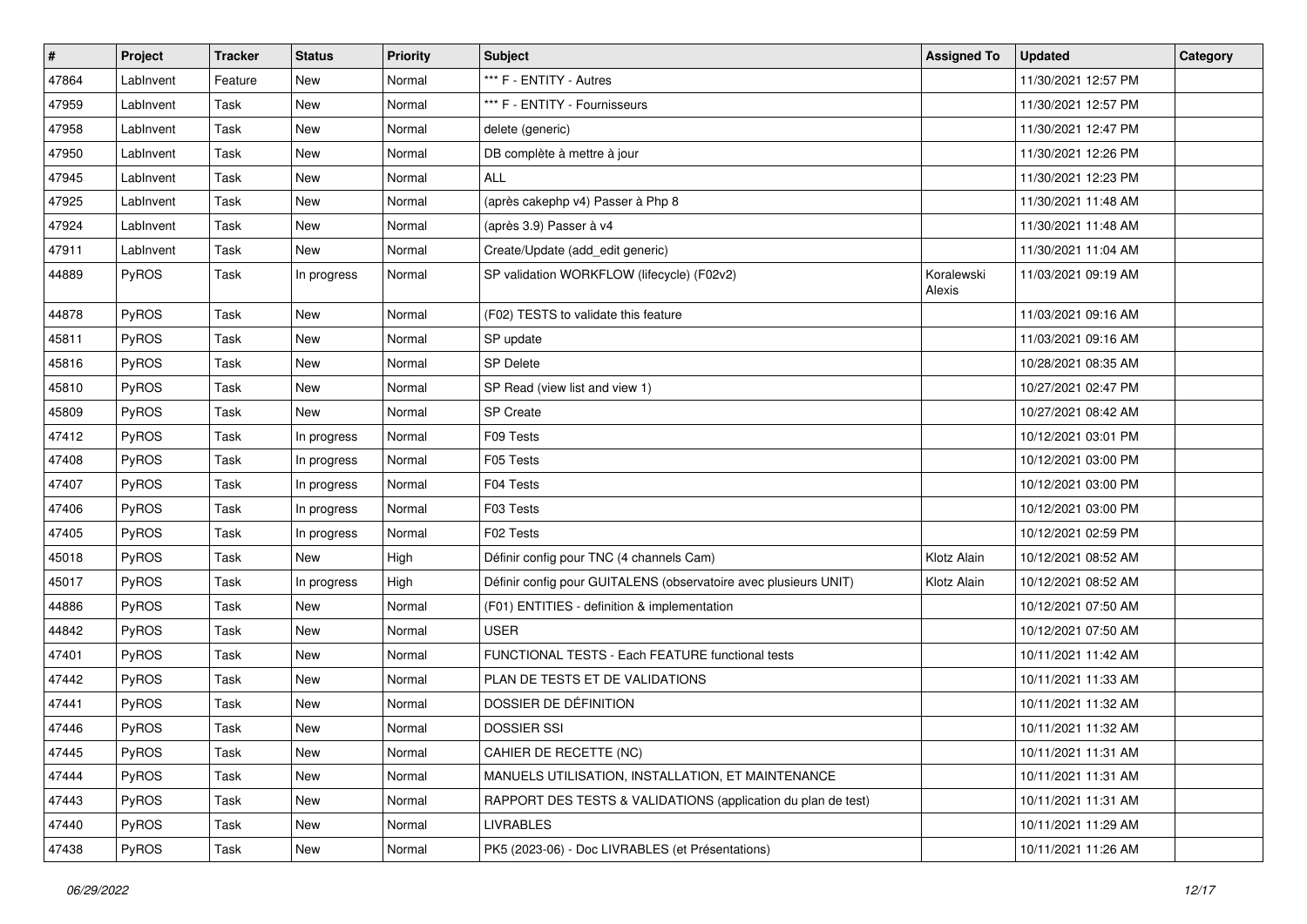| #     | Project      | <b>Tracker</b> | <b>Status</b> | Priority | <b>Subject</b>                                                                              | <b>Assigned To</b>   | <b>Updated</b>      | Category |
|-------|--------------|----------------|---------------|----------|---------------------------------------------------------------------------------------------|----------------------|---------------------|----------|
| 47437 | PyROS        | Task           | New           | Normal   | PA4.1 (2023-05) - Présentations et Rapport Avancement                                       |                      | 10/11/2021 11:25 AM |          |
| 47436 | PyROS        | Task           | New           | Normal   | PK4 (2023-02) - Doc LIVRABLES (et Présentations)                                            |                      | 10/11/2021 11:23 AM |          |
| 47435 | PyROS        | Task           | New           | Normal   | PA3.2 (2023-02) - Présentations et Rapport Avancement                                       |                      | 10/11/2021 11:22 AM |          |
| 47433 | PyROS        | Task           | New           | Normal   | PA3.1 (2023-01) - Présentations et Rapport Avancement                                       |                      | 10/11/2021 11:22 AM |          |
| 47432 | <b>PyROS</b> | Task           | New           | Normal   | PK3 (2023-01) - Doc LIVRABLES (et Présentations)                                            |                      | 10/11/2021 11:20 AM |          |
| 47431 | PyROS        | Task           | New           | Normal   | PA2.2 (2022-10) - Présentations et Rapport Avancement                                       |                      | 10/11/2021 11:19 AM |          |
| 47430 | <b>PyROS</b> | Task           | New           | Normal   | PA2.1 (2022-08) - Présentations et Rapport Avancement                                       |                      | 10/11/2021 11:18 AM |          |
| 45791 | PyROS        | Task           | New           | Normal   | PA1.1 (2022-03) - Présentations et Rapport Avancement                                       |                      | 10/11/2021 11:14 AM |          |
| 45336 | <b>PyROS</b> | Task           | In progress   | Normal   | SCHEMA FILES - Fichiers schema pour valider la config                                       | Koralewski<br>Alexis | 10/11/2021 10:43 AM |          |
| 45337 | <b>PyROS</b> | Task           | In progress   | Normal   | Description du Site (horizon + home)                                                        | Klotz Alain          | 10/11/2021 10:42 AM |          |
| 47375 | PyROS        | Task           | New           | Normal   | Association quota SP                                                                        |                      | 10/11/2021 10:37 AM |          |
| 44884 | <b>PyROS</b> | Task           | In progress   | Normal   | Time Period (Period)                                                                        |                      | 10/11/2021 10:36 AM |          |
| 45756 | PyROS        | Task           | <b>New</b>    | Normal   | QUOTA & PRIO - Gestion du quota et de la priorité                                           |                      | 10/11/2021 10:35 AM |          |
| 44881 | <b>PyROS</b> | Task           | New           | Normal   | (F02) ENTITIES - definition & implementation                                                | Koralewski<br>Alexis | 10/11/2021 10:34 AM |          |
| 44882 | PyROS        | Task           | In progress   | Normal   | SP                                                                                          | Koralewski<br>Alexis | 10/11/2021 10:34 AM |          |
| 44877 | PyROS        | Task           | In progress   | Normal   | (F02) AUTHORIZATIONS for this feature (who can do what) : documentation<br>& implementation | Koralewski<br>Alexis | 10/11/2021 10:24 AM |          |
| 47419 | PyROS        | Task           | New           | Normal   | F16 FUNCTIONAL Tests                                                                        |                      | 10/11/2021 10:11 AM |          |
| 47418 | <b>PyROS</b> | Task           | New           | Normal   | <b>F15 FUNCTIONAL Tests</b>                                                                 |                      | 10/11/2021 10:11 AM |          |
| 47416 | PyROS        | Task           | New           | Normal   | <b>F13 FUNCTIONAL Tests</b>                                                                 |                      | 10/11/2021 10:11 AM |          |
| 47415 | PyROS        | Task           | <b>New</b>    | Normal   | <b>F12 FUNCTIONAL Tests</b>                                                                 |                      | 10/11/2021 10:11 AM |          |
| 47414 | PyROS        | Task           | <b>New</b>    | Normal   | F11 FUNCTIONAL Tests                                                                        |                      | 10/11/2021 10:10 AM |          |
| 47413 | PyROS        | Task           | New           | Normal   | <b>F10 FUNCTIONAL Tests</b>                                                                 |                      | 10/11/2021 10:10 AM |          |
| 47411 | PyROS        | Task           | <b>New</b>    | Normal   | <b>F08 FUNCTIONAL Tests</b>                                                                 |                      | 10/11/2021 10:10 AM |          |
| 47410 | PyROS        | Task           | New           | Normal   | F07 FUNCTIONAL Tests                                                                        |                      | 10/11/2021 10:10 AM |          |
| 47409 | PyROS        | Task           | New           | Normal   | <b>F06 FUNCTIONAL Tests</b>                                                                 |                      | 10/11/2021 10:10 AM |          |
| 47403 | PyROS        | Task           | New           | Normal   | HIGH LEVEL FUNCTION TESTS - Transversal functionalities TESTs involving<br>several features |                      | 10/11/2021 10:08 AM |          |
| 47402 | PyROS        | Task           | <b>New</b>    | Normal   | INTEGRATION TESTS - FEATURES integration tests with each other                              |                      | 10/11/2021 10:07 AM |          |
| 45044 | <b>PyROS</b> | Task           | In progress   | Normal   | CRUD des autres entités (Institutes, Time Periods, Scientific Theme)                        | Koralewski<br>Alexis | 10/11/2021 10:01 AM |          |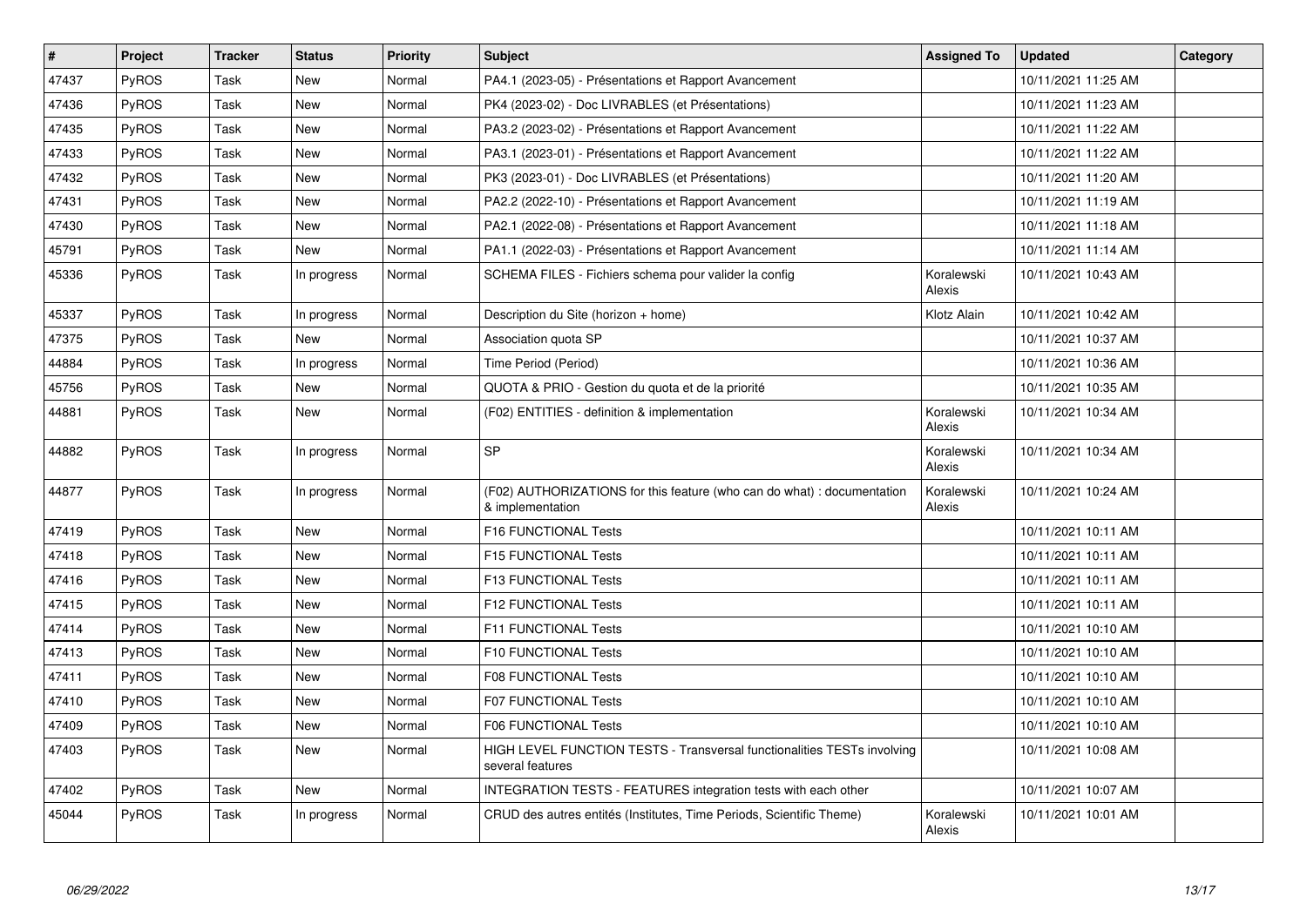| #     | Project      | Tracker | <b>Status</b> | <b>Priority</b> | Subject                                                                                                              | <b>Assigned To</b>   | <b>Updated</b>      | Category |
|-------|--------------|---------|---------------|-----------------|----------------------------------------------------------------------------------------------------------------------|----------------------|---------------------|----------|
| 47368 | PyROS        | Task    | In progress   | Normal          | <b>CRUD Scientific Theme</b>                                                                                         | Koralewski<br>Alexis | 10/11/2021 10:01 AM |          |
| 44876 | PyROS        | Task    | In progress   | Normal          | (F01) AUTHORIZATIONS for this feature (who can do what) : documentation<br>& implementation                          | Koralewski<br>Alexis | 10/08/2021 06:03 PM |          |
| 44832 | PyROS        | Task    | In progress   | Normal          | Un utilisateur non connecté ne doit voir que les pages publiques                                                     |                      | 10/08/2021 06:03 PM |          |
| 46780 | PyROS        | Task    | New           | Normal          | (F01) EXIGENCES satisfaites (+ tests mis à jour)                                                                     |                      | 10/08/2021 06:01 PM |          |
| 45048 | PyROS        | Task    | New           | Normal          | HARDWARE DEVICES definition, test, config, management                                                                |                      | 10/08/2021 05:51 PM |          |
| 44995 | PyROS        | Task    | New           | Normal          | (F09) TESTS to validate this feature                                                                                 |                      | 10/08/2021 05:45 PM |          |
| 45753 | PyROS        | Task    | In progress   | Normal          | Public visibility : gérer les champs publics                                                                         | Koralewski<br>Alexis | 10/07/2021 12:49 PM |          |
| 45815 | PyROS        | Task    | New           | Normal          | test_SCP_manage_quota                                                                                                |                      | 09/22/2021 04:47 PM |          |
| 46790 | PyROS        | Task    | New           | Normal          | F16 - EXIGENCES satisfaites (+ tests mis à jour)                                                                     |                      | 09/14/2021 02:47 PM |          |
| 46789 | PyROS        | Task    | New           | Normal          | F15 - EXIGENCES satisfaites (+ tests mis à jour)                                                                     |                      | 09/14/2021 02:47 PM |          |
| 46786 | PyROS        | Task    | New           | Normal          | F08 - EXIGENCES satisfaites (+ tests mis à jour)                                                                     |                      | 09/14/2021 02:45 PM |          |
| 46785 | PyROS        | Task    | New           | Normal          | F07 - EXIGENCES satisfaites (+ tests mis à jour)                                                                     |                      | 09/14/2021 02:44 PM |          |
| 46783 | <b>PyROS</b> | Task    | New           | Normal          | F04 - EXIGENCES satisfaites (+ tests mis à jour)                                                                     |                      | 09/14/2021 02:43 PM |          |
| 46782 | PyROS        | Task    | New           | Normal          | F03 - EXIGENCES satisfaites (+ tests mis à jour)                                                                     |                      | 09/14/2021 02:43 PM |          |
| 44891 | PyROS        | Task    | <b>New</b>    | Normal          | Create/Update                                                                                                        |                      | 09/14/2021 11:48 AM |          |
| 45555 | <b>PyROS</b> | Task    | In progress   | Normal          | CRUD Time Periods                                                                                                    | Koralewski<br>Alexis | 09/07/2021 08:58 AM |          |
| 44833 | PyROS        | Task    | New           | Normal          | Registration : un nouvel utilisateur doit pouvoir s'enregistrer directement sur le<br>site web (soumis à validation) | Koralewski<br>Alexis | 08/31/2021 02:16 PM |          |
| 44847 | PyROS        | Task    | New           | Normal          | (F01) TESTS (users) validant cette feature                                                                           | Koralewski<br>Alexis | 08/13/2021 01:55 PM |          |
| 45762 | PyROS        | Task    | New           | Normal          | <b>Test User Connexion</b>                                                                                           |                      | 08/13/2021 01:55 PM |          |
| 45761 | PyROS        | Task    | New           | Normal          | Test User Create (registration)                                                                                      |                      | 08/13/2021 01:54 PM |          |
| 45766 | <b>PyROS</b> | Task    | New           | Normal          | <b>Test User Update</b>                                                                                              |                      | 08/13/2021 01:53 PM |          |
| 45772 | PyROS        | Task    | New           | Normal          | Test User Read (view list and view 1)                                                                                |                      | 08/13/2021 01:51 PM |          |
| 45776 | <b>PyROS</b> | Task    | New           | Normal          | <b>Test User Delete</b>                                                                                              |                      | 08/13/2021 01:46 PM |          |
| 45818 | PyROS        | Task    | New           | Normal          | (F14) TESTS to validate this feature                                                                                 |                      | 08/09/2021 10:43 AM |          |
| 45003 | PyROS        | Task    | New           | Normal          | Config Read & View                                                                                                   | Koralewski<br>Alexis | 08/09/2021 10:43 AM |          |
| 45749 | PyROS        | Task    | In progress   | Normal          | Gérer le retrait et le retour d'un device (panne, désactiver/réactiver un device)                                    |                      | 08/09/2021 10:42 AM |          |
| 45799 | PyROS        | Task    | New           | Normal          | Execute TESTS on commit/push (new script PUSH)                                                                       | Pallier Etienne      | 07/19/2021 08:54 AM |          |
| 45050 | PyROS        | Task    | In progress   | Normal          | Test caméra du TNC (FLI)                                                                                             | Klotz Alain          | 07/16/2021 09:34 AM |          |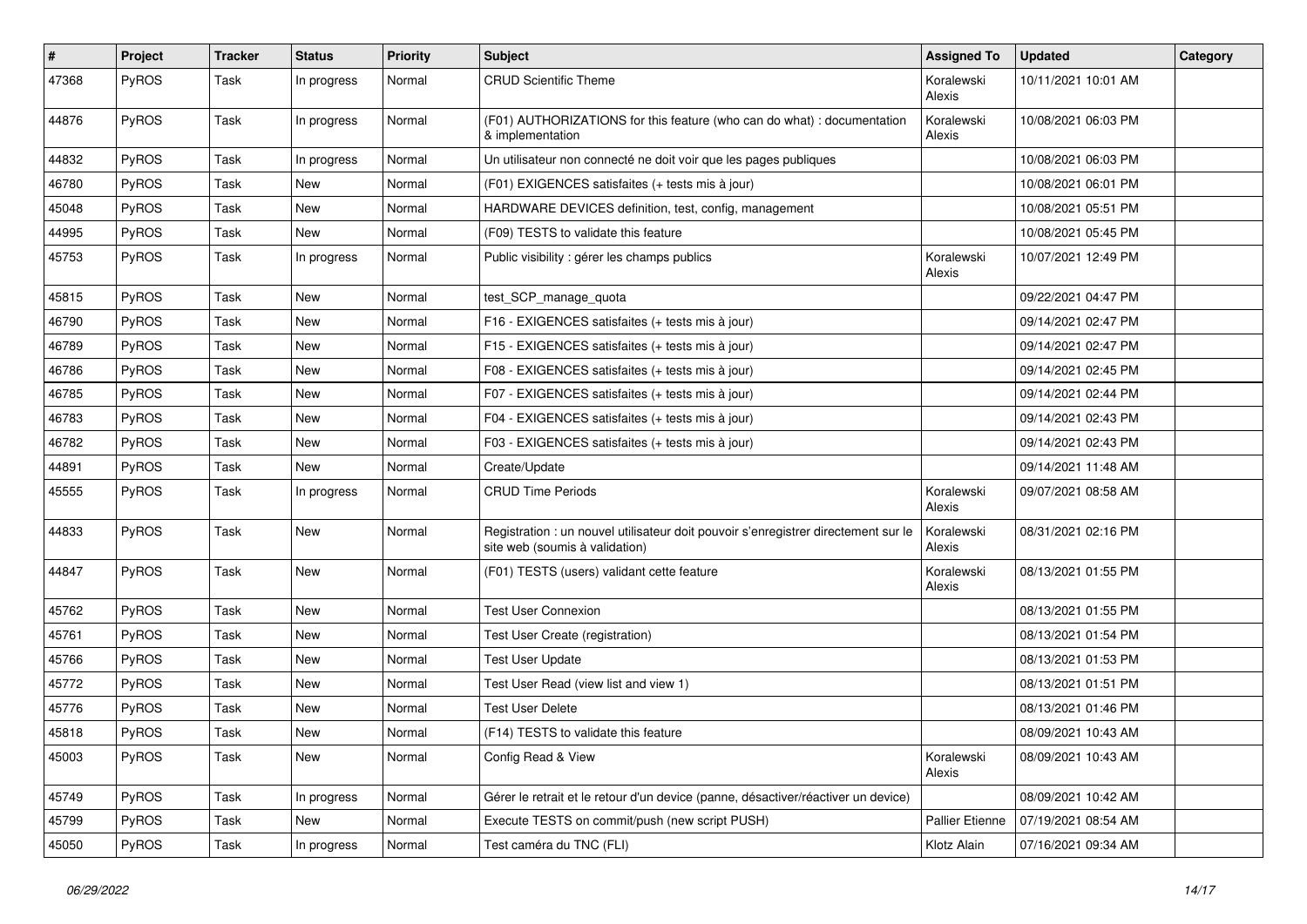| #     | Project      | <b>Tracker</b> | <b>Status</b> | <b>Priority</b> | Subject                                                                                     | <b>Assigned To</b>     | <b>Updated</b>      | Category |
|-------|--------------|----------------|---------------|-----------------|---------------------------------------------------------------------------------------------|------------------------|---------------------|----------|
| 45049 | PyROS        | Task           | New           | Normal          | <b>CAMERA FLI</b>                                                                           |                        | 07/16/2021 09:34 AM |          |
| 44866 | PyROS        | Task           | In progress   | High            | Associer chaque FEATURE à 1(N) CLASSE/AGENT pyros (implémentation)                          | <b>Pallier Etienne</b> | 07/16/2021 09:13 AM |          |
| 44713 | PyROS        | Story          | New           | Normal          | **** REQ-020 CCTP                                                                           |                        | 07/01/2021 08:30 AM |          |
| 44719 | PyROS        | Story          | New           | Normal          | REQ-010 Ordonnancement des requêtes                                                         |                        | 07/01/2021 08:30 AM |          |
| 45163 | PyROS        | Story          | <b>New</b>    | Normal          | REQ-013 PYROS-10 ordonnancement temps réel                                                  |                        | 07/01/2021 08:30 AM |          |
| 45162 | PyROS        | Story          | New           | Normal          | REQ-014 PYROS-10 priorité et quotas utilisateurs                                            |                        | 07/01/2021 08:29 AM |          |
| 45161 | PyROS        | Story          | New           | Normal          | REQ-011 PYROS-10 ordonnanceur sur chaque télescope                                          |                        | 07/01/2021 08:29 AM |          |
| 45556 | PyROS        | Task           | New           | Normal          | User activation/deactivation                                                                |                        | 06/25/2021 08:18 AM |          |
| 44896 | PyROS        | Task           | New           | Normal          | On peut consulter la liste des SP                                                           |                        | 06/18/2021 03:17 PM |          |
| 44843 | PyROS        | Task           | New           | Normal          | ROLES : Un utilisateur peut avoir plusieurs roles                                           |                        | 06/18/2021 03:15 PM |          |
| 44897 | <b>PyROS</b> | Task           | New           | Normal          | On peut voir la fiche détaillée d'un SP                                                     |                        | 06/16/2021 11:29 AM |          |
| 44894 | <b>PyROS</b> | Task           | New           | Normal          | Un Observer peut créer un nouveau Proposal (SP) pour une Période<br>spécifique future       |                        | 06/16/2021 11:28 AM |          |
| 44716 | PyROS        | Story          | New           | Normal          | **** REQ-071 AJOUT OSMOSE                                                                   |                        | 06/14/2021 01:19 PM |          |
| 44715 | PyROS        | Story          | New           | Normal          | **** REQ-065 AJOUT UPGRADE                                                                  |                        | 06/14/2021 01:19 PM |          |
| 44718 | <b>PyROS</b> | Story          | New           | Normal          | **** REQ-025 AJOUT TNC                                                                      |                        | 06/14/2021 01:19 PM |          |
| 44717 | PyROS        | Story          | New           | Normal          | **** REQ-022 TAROT NC                                                                       |                        | 06/14/2021 01:19 PM |          |
| 45452 | PyROS        | Story          | <b>New</b>    | Normal          | *** REQ-0XX REQUIREMENTS FROM CNES (PR)                                                     |                        | 06/14/2021 01:17 PM |          |
| 44812 | <b>PyROS</b> | Story          | New           | Normal          | *** REQ-200 FOR TAROT NETWORK INTEGRATION                                                   |                        | 06/14/2021 01:13 PM |          |
| 44369 | PyROS        | Task           | In progress   | Normal          | clean gdoc technique                                                                        | Pallier Etienne        | 06/09/2021 01:09 PM |          |
| 44969 | PyROS        | Task           | New           | Normal          | (F07) AUTHORIZATIONS for this feature (who can do what) : documentation<br>& implementation |                        | 06/08/2021 08:21 AM |          |
| 44987 | PyROS        | Task           | New           | Normal          | (F08) AUTHORIZATIONS for this feature (who can do what) : documentation<br>& implementation |                        | 06/08/2021 08:20 AM |          |
| 45291 | PyROS        | Task           | New           | Normal          | (F10) AUTHORIZATIONS for this feature (who can do what) : documentation<br>& implementation |                        | 06/08/2021 08:19 AM |          |
| 45346 | PyROS        | Task           | <b>New</b>    | Normal          | (F10) ENTITIES - Initial data (fixture)                                                     |                        | 06/03/2021 09:17 AM |          |
| 45290 | PyROS        | Task           | New           | Normal          | (F10) ENTITIES - definition & implementation                                                |                        | 06/03/2021 09:17 AM |          |
| 45295 | PyROS        | Task           | New           | Normal          | Create DARK files (acquisition)                                                             |                        | 05/27/2021 11:22 AM |          |
| 45294 | PyROS        | Task           | New           | Normal          | Create BIAS files (acquisition)                                                             |                        | 05/27/2021 11:22 AM |          |
| 45293 | PyROS        | Task           | New           | Normal          | Create FLAT files (acquisition)                                                             |                        | 05/27/2021 11:21 AM |          |
| 45292 | PyROS        | Task           | New           | Normal          | (F10) TESTS to validate this feature                                                        |                        | 05/27/2021 11:11 AM |          |
| 44813 | PyROS        | Story          | New           | Normal          | REQ-123 Architecture extensible et Extensions privatisables                                 |                        | 05/12/2021 12:21 PM |          |
| 45195 | PyROS        | Story          | New           | Normal          | REQ-122 Page information état agent                                                         |                        | 05/12/2021 12:18 PM |          |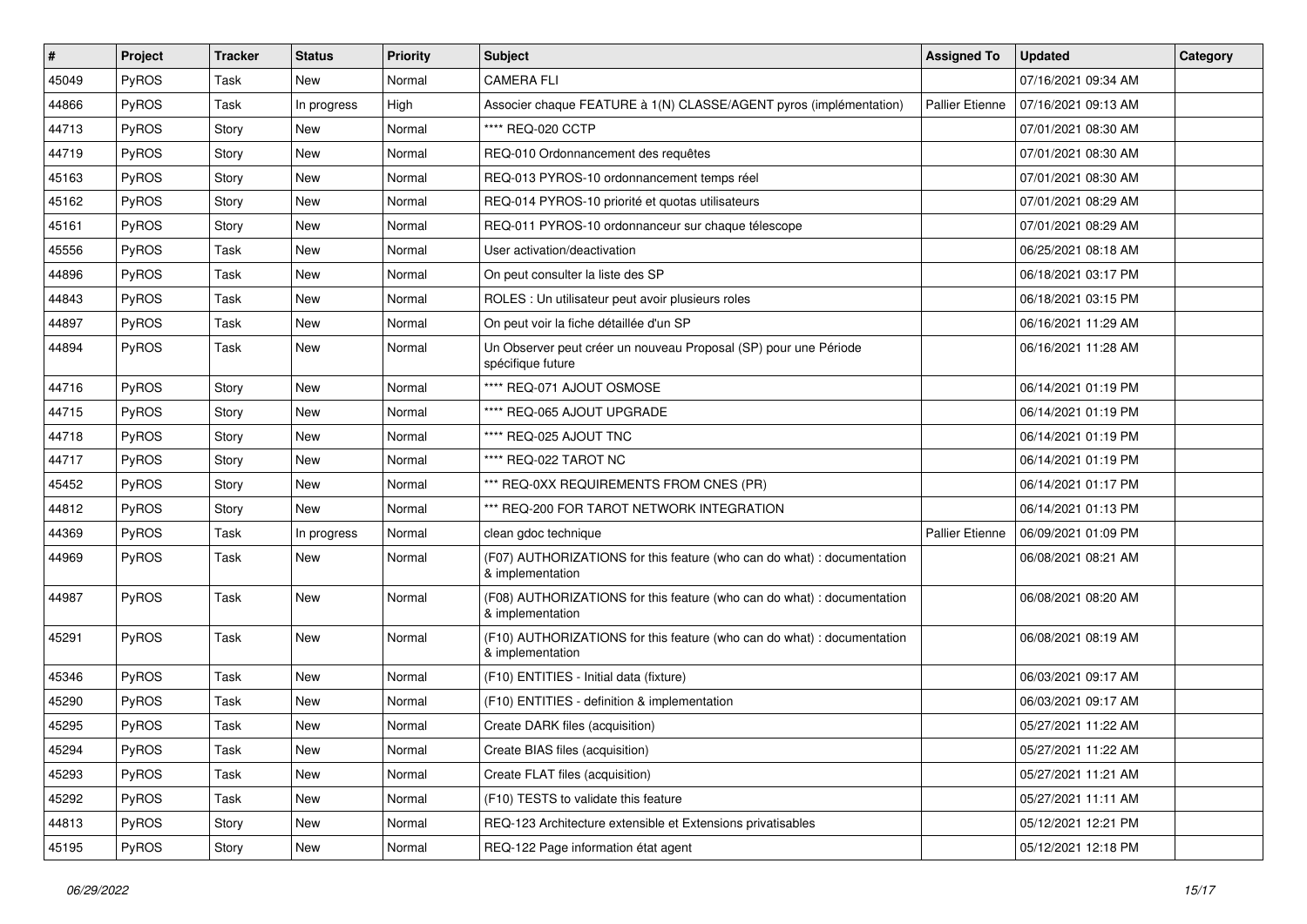| $\#$  | Project      | <b>Tracker</b> | <b>Status</b> | <b>Priority</b> | <b>Subject</b>                                                                                                          | <b>Assigned To</b> | <b>Updated</b>      | Category |
|-------|--------------|----------------|---------------|-----------------|-------------------------------------------------------------------------------------------------------------------------|--------------------|---------------------|----------|
| 45194 | PyROS        | Story          | New           | Normal          | REQ-121 Limiter le nombre d'essais de connexion d'un utilisateur                                                        |                    | 05/12/2021 12:17 PM |          |
| 45193 | PyROS        | Story          | <b>New</b>    | Normal          | REQ-120 Pages web dédiées pour gérer différents besoins                                                                 |                    | 05/12/2021 12:17 PM |          |
| 45192 | PyROS        | Story          | New           | Normal          | REQ-119 Analyse images : le service de traitement d'images doit être<br>interopérable (à distance, par service externe) |                    | 05/12/2021 12:17 PM |          |
| 45191 | PyROS        | Story          | <b>New</b>    | Normal          | REQ-118 Avoir un obturateur sur les caméras (Utile pour faire les Dark)                                                 |                    | 05/12/2021 12:16 PM |          |
| 45190 | PyROS        | Story          | New           | Normal          | REQ-117 Calibration : génération des images de calibration en fonction du<br>temps (DBF) (Dark dépend du temps pose)    |                    | 05/12/2021 12:16 PM |          |
| 45189 | PyROS        | Story          | New           | Normal          | REQ-116 Calibration astro: trouver une solution quand l'image est distendue<br>(distortion)                             |                    | 05/12/2021 12:16 PM |          |
| 45188 | PyROS        | Story          | New           | Normal          | REQ-115 Calibration: traiter efficacement les fichiers de calibration DBF<br>(dark, bias, flat)                         |                    | 05/12/2021 12:15 PM |          |
| 45187 | PyROS        | Story          | New           | Normal          | REQ-114 Planification des séquences : Equité                                                                            |                    | 05/12/2021 12:15 PM |          |
| 45186 | PyROS        | Story          | <b>New</b>    | Normal          | REQ-113 Planification des séquences : Efficacité, efficience                                                            |                    | 05/12/2021 12:15 PM |          |
| 45185 | <b>PyROS</b> | Story          | New           | Normal          | REQ-112 Planification des séquences : Flexibilité                                                                       |                    | 05/12/2021 12:14 PM |          |
| 45182 | PyROS        | Story          | New           | Normal          | REQ-109 Afficher infos utiles sur les requetes/séquences                                                                |                    | 05/12/2021 12:13 PM |          |
| 45180 | PyROS        | Story          | New           | Normal          | REQ-107 Suivi complet d'une requête, depuis son dépot, jusqu'à son<br>exécution, en passant par sa planification        |                    | 05/12/2021 12:12 PM |          |
| 45179 | PyROS        | Story          | <b>New</b>    | Normal          | REQ-106 Requete appartient à un SP (lié à un PI qui est lié à des users)                                                |                    | 05/12/2021 12:12 PM |          |
| 45178 | <b>PyROS</b> | Story          | New           | Normal          | REQ-105 Pouvoir enlever une séquence (scène) déposée pour en déposer<br>une autre                                       |                    | 05/12/2021 12:11 PM |          |
| 45177 | PyROS        | Story          | <b>New</b>    | Normal          | REQ-104 Rôles utilisateurs (profils)                                                                                    |                    | 05/12/2021 12:11 PM |          |
| 45176 | PyROS        | Story          | New           | Normal          | REQ-103 Connexion unique pour accéder à tous les services, si possible via<br>annuaire LDAP                             |                    | 05/12/2021 12:10 PM |          |
| 45174 | PyROS        | Story          | <b>New</b>    | Normal          | REQ-213 Sauvegarde temporaire des images brutes pour opérations de<br>maintenance                                       |                    | 05/12/2021 12:01 PM |          |
| 45173 | PyROS        | Story          | <b>New</b>    | Normal          | REQ-212 Espace privé pour extensions et déploiement sans git                                                            |                    | 05/12/2021 12:00 PM |          |
| 45172 | PyROS        | Story          | New           | Normal          | REQ-211 Allsky scan                                                                                                     |                    | 05/12/2021 11:58 AM |          |
| 45171 | PyROS        | Story          | New           | Normal          | REQ-210 Affichage contenu BD                                                                                            |                    | 05/12/2021 11:58 AM |          |
| 45170 | PyROS        | Story          | <b>New</b>    | Normal          | REQ-209 Lecture des logs                                                                                                |                    | 05/12/2021 11:58 AM |          |
| 45169 | PyROS        | Story          | New           | Normal          | REQ-208 Lecture et téléchargement des images                                                                            |                    | 05/12/2021 11:57 AM |          |
| 45168 | PyROS        | Story          | New           | Normal          | REQ-207 Rapports de synthèse, outils de monitoring                                                                      |                    | 05/12/2021 11:57 AM |          |
| 45167 | PyROS        | Story          | New           | Normal          | REQ-206 Espace mutualisé (comme CADOR)                                                                                  |                    | 05/12/2021 11:57 AM |          |
| 45166 | PyROS        | Story          | New           | Normal          | REQ-205 Bandeau en haut de pages pour messages d'info ou avertissement                                                  |                    | 05/12/2021 11:56 AM |          |
| 45165 | PyROS        | Story          | New           | Normal          | REQ-204 Architecture site, différents espaces selon les roles                                                           |                    | 05/12/2021 11:56 AM |          |
| 45164 | PyROS        | Story          | New           | Normal          | REQ-203 GUI multilingue (choix de la langue)                                                                            |                    | 05/12/2021 11:55 AM |          |
| 44816 | PyROS        | Story          | New           | Normal          | REQ-201 Définir une esthétique Tarot                                                                                    |                    | 05/12/2021 11:53 AM |          |